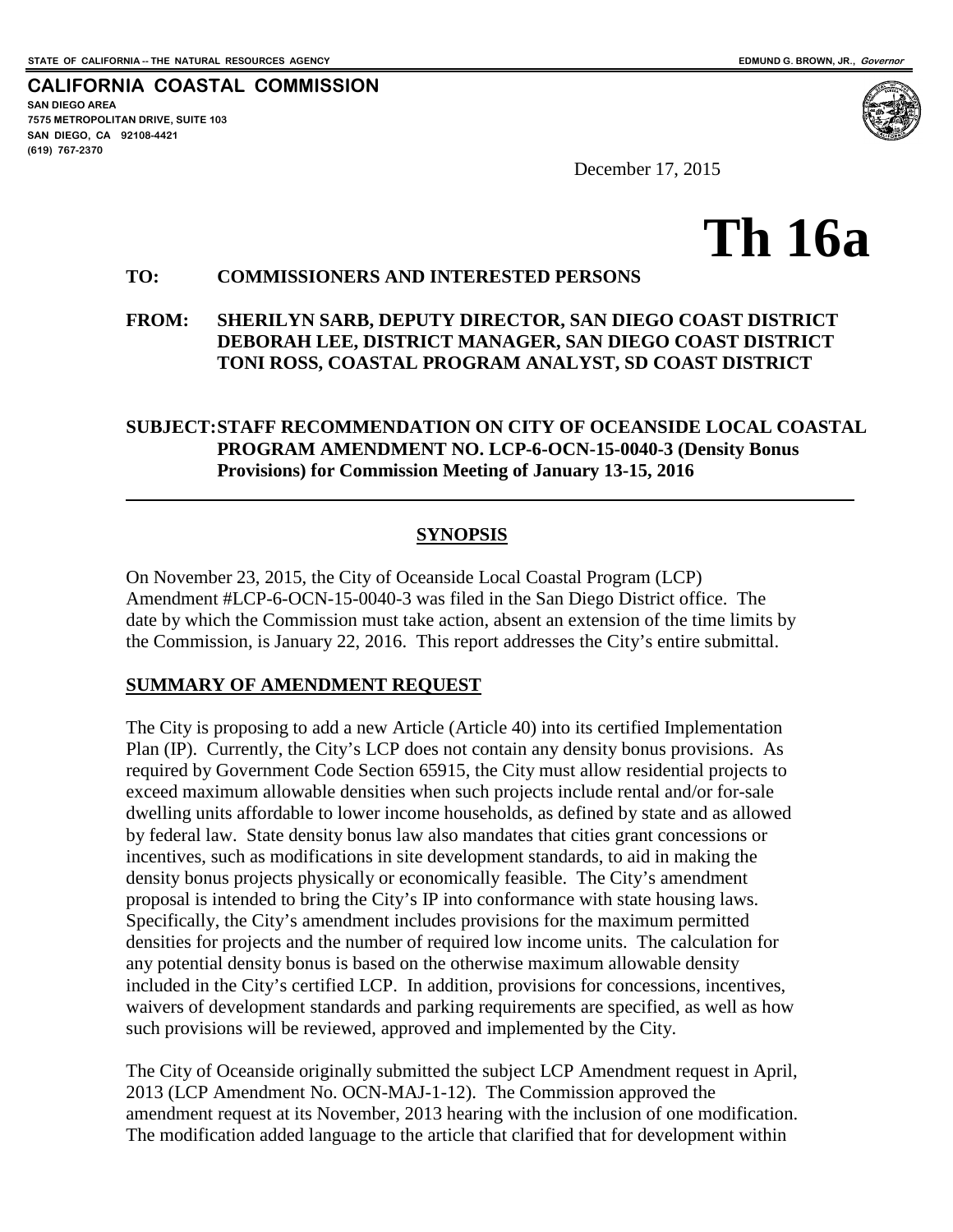the coastal zone, requested density bonuses and any associated incentive(s), concession(s), and/or waiver(s) or reduction(s) of development standards shall be consistent with all applicable requirements of the certified Oceanside Local Coastal Program Land Use Plan(s) with the exception of density. Section 13537 of the Commission's regulations requires the City formally accept the suggested modification(s) within six months of Commission approval. However, the City failed to accept the revisions within this time frame. As such, the Commission certification expired in May, 2014. As such, the City has resubmitted the same amendment request but the resubmittal now incorporates the Commission's previous modification into this proposal. As such, the subject LCP Amendment consists of the City's previous request, along with the adopted suggested modification required by the Commission's November 2013 action. The density bonus provisions will be applied throughout the coastal zone with the exception of the Downtown "D" District.

#### **SUMMARY OF STAFF RECOMMENDATION**

As described in the previous section, the subject LCP Amendment includes a new article (Article 40) that provides density bonus provisions previously reviewed by the Commission. The subject LCP amendment request is identical to the proposal heard by the Commission in 2013 except that the Commission's suggested modification clarifying that density bonus projects and all associated concessions located in the coastal zone must also be found consistent with the City's LCP has been incorporated into the subject amendment request. No new consistency concerns associated with density bonus provision have been identified since the time of the previous Commission action. As such, the proposed amendment can be found consistent with the City's Land Use Plan (LUP) as proposed.

The appropriate resolutions and motions begin on Page 4. The findings for approval of the Implementation Plan Amendment as submitted begin on Page 5.

## **ADDITIONAL INFORMATION**

 $\overline{a}$ 

Further information on the City of Oceanside LCP Amendment LCP-6-OCN-15-0040-3 may be obtained from Toni Ross Coastal Planner, at (619) 767-2370.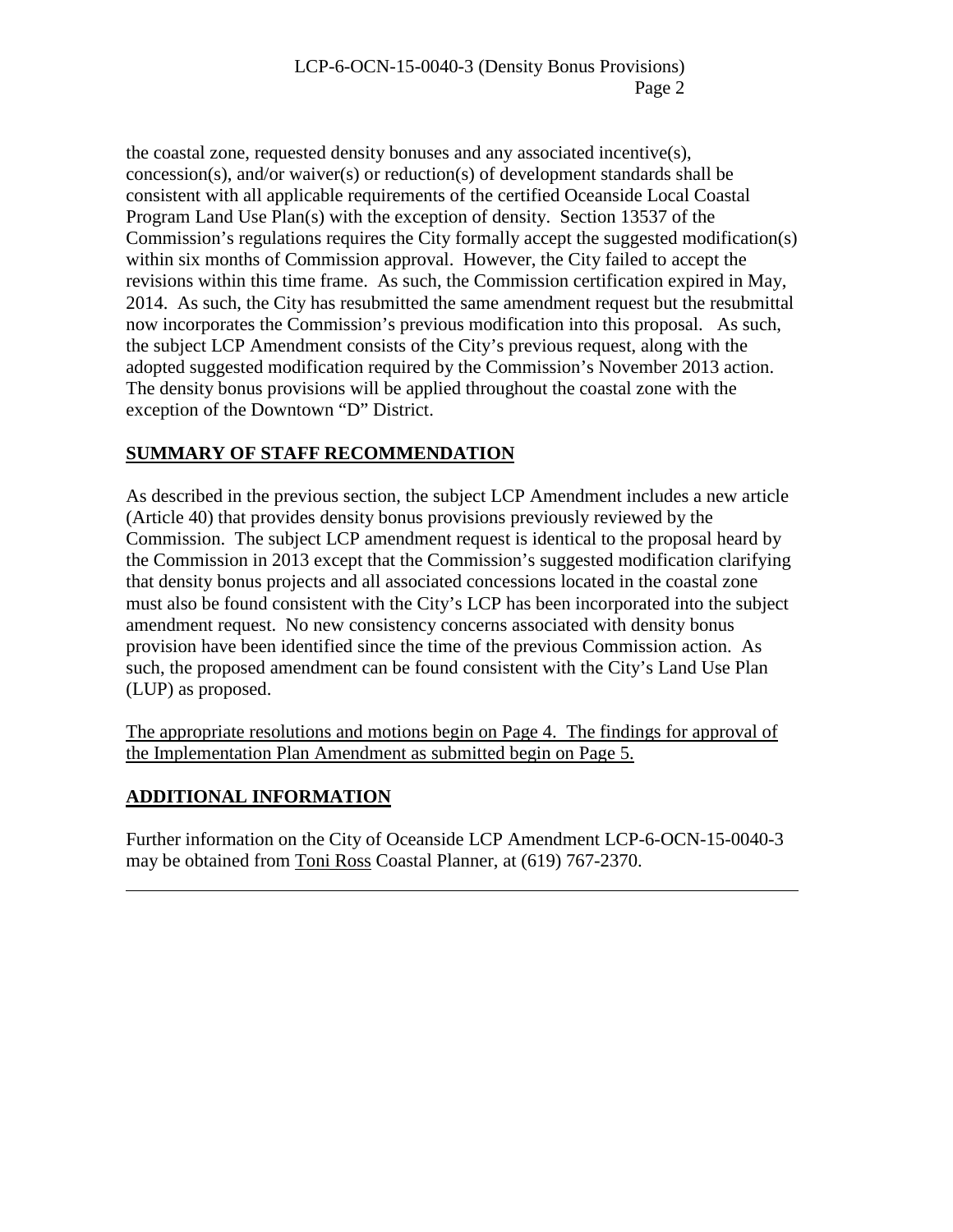### **PART I. OVERVIEW**

### **A. LCP HISTORY**

The City of Oceanside first submitted its Local Coastal Program Land Use Plan (LUP) to the Commission in July 1980, and it was certified with suggested modifications on February 19, 1981. This action, however, deferred certification on a portion of the San Luis Rey River valley where an extension of State Route 76 was proposed. On January 25, 1985, the Commission approved with suggested modifications the resubmitted LUP and Implementing Ordinances. The suggested modifications related to the guaranteed provision of recreation and visitor-serving facilities, assurance of the safety of shorefront structures, and the provision of an environmentally sensitive routing of the proposed Route 76 east of Interstate 5. The suggested modifications to the Zoning/Implementation phase resulted in ordinances and other implementation measures that were consistent with the conditionally certified LUP policies.

With one exception, the conditionally certified LUP and Implementing Ordinances were reviewed and approved by the City on May 8, 1985. The City requested that certification be deferred on one parcel adjacent to Buena Vista Lagoon designated by the City for "commercial" use; the Commission's suggested modification designated it as "open space." On July 10, 1985, the Commission certified the City's Local Coastal Program as resubmitted by the City, including deferred certification on the above parcel.

The City's Implementation Plan does not currently contain any density bonus provisions. As such, the approval of the subject amendment will facilitate affordable housing proposals and will add a new Article (Article 40 – Density Bonus Provisions) into the City's certified Implementation Plan which would apply citywide, with the exception of the Downtown District.

#### **B. STANDARD OF REVIEW**

Pursuant to Section 30513 of the Coastal Act, the Commission may only reject zoning ordinances or other implementing actions, as well as their amendments, on the grounds that they do not conform with, or are inadequate to carry out, the provisions of the certified land use plan. The Commission shall take action by a majority vote of the Commissioners present.

#### **C. PUBLIC PARTICIPATION**

The City has held Planning Commission and City Council meetings with regard to the subject amendment request. All of those local hearings were duly noticed to the public. Notice of the subject amendment has been distributed to all known interested parties.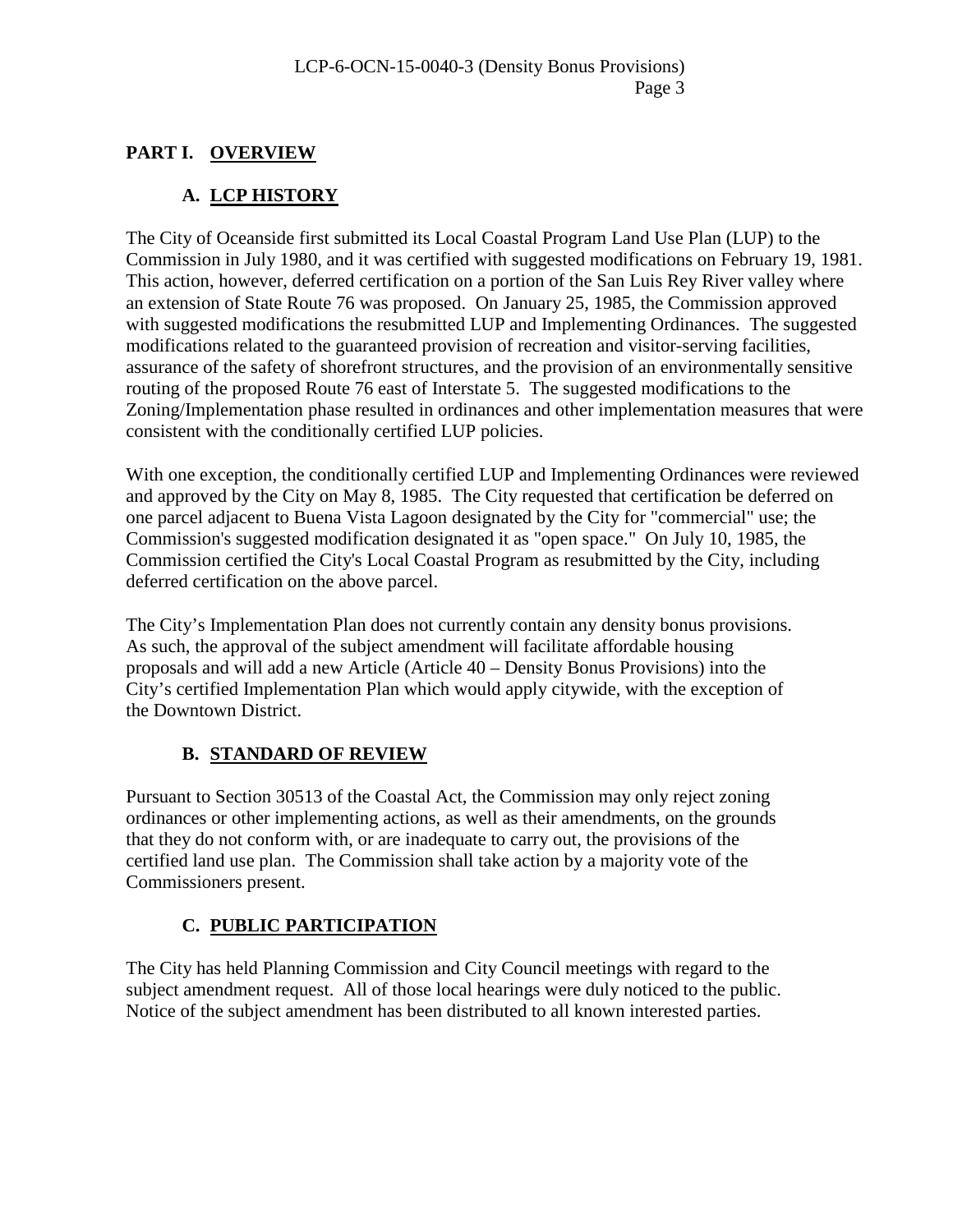#### **PART II. LOCAL COASTAL PROGRAM SUBMITTAL - RESOLUTIONS**

Following a public hearing, staff recommends the Commission adopt the following resolutions and findings. The appropriate motion to introduce the resolution and a staff recommendation are provided just prior to each resolution.

#### **I. MOTION:** *I move that the Commission reject the Implementation Program Amendment for the City of Oceanside LCP-6-OCN-15-0040-3 as submitted.*

#### **STAFF RECOMMENDATION OF CERTIFICATION AS SUBMITTED:**

Staff recommends a **NO** vote. Failure of this motion will result in certification of the Implementation Program Amendment as submitted and the adoption of the following resolution and findings. The motion passes only by an affirmative vote of a majority of the Commissioners present.

#### **RESOLUTION TO CERTIFY IMPLEMENTATION PROGRAM AMENDMENT AS SUBMITTED:**

The Commission hereby certifies the Implementation Program Amendment for the City of Oceanside as submitted and adopts the findings set forth below on grounds that the Implementation Program Amendment conforms with, and is adequate to carry out, the provisions of the certified Land Use Plan, and certification of the Implementation Program Amendment will meet the requirements of the California Environmental Quality Act, because either 1) feasible mitigation measures and/or alternatives have been incorporated to substantially lessen any significant adverse effects of the Implementation Program Amendment on the environment, or 2) there are no further feasible alternatives or mitigation measures that would substantially lessen any significant adverse impacts on the environment that will result from certification of the Implementation Program.

#### **PART III.FINDINGS FOR APPROVAL OF THE CITY OF OCEANSIDE IMPLEMENTATION PLAN AMENDMENT, AS SUBMITTED**

#### **A. AMENDMENT DESCRIPTION**

Currently, the City's LCP does not contain any density bonus/affordable housing provisions. As such, the City is proposing to include a new Article (Article 40 – Density Bonus Provisions) into its certified Implementation Plan (IP). Specifically, the City's amendment includes the details of approving a bonus in allowable density which include, in part, affordable housing standards, calculating the required number of affordable units, alternatives to construction of inclusionary units, as well as provisions for concessions, incentives, waivers of development standards, and parking requirements. The subject LCP amendment request is a resubmittal from a previous request, with the exception that the current proposal has incorporated the modification previously required by the Commission.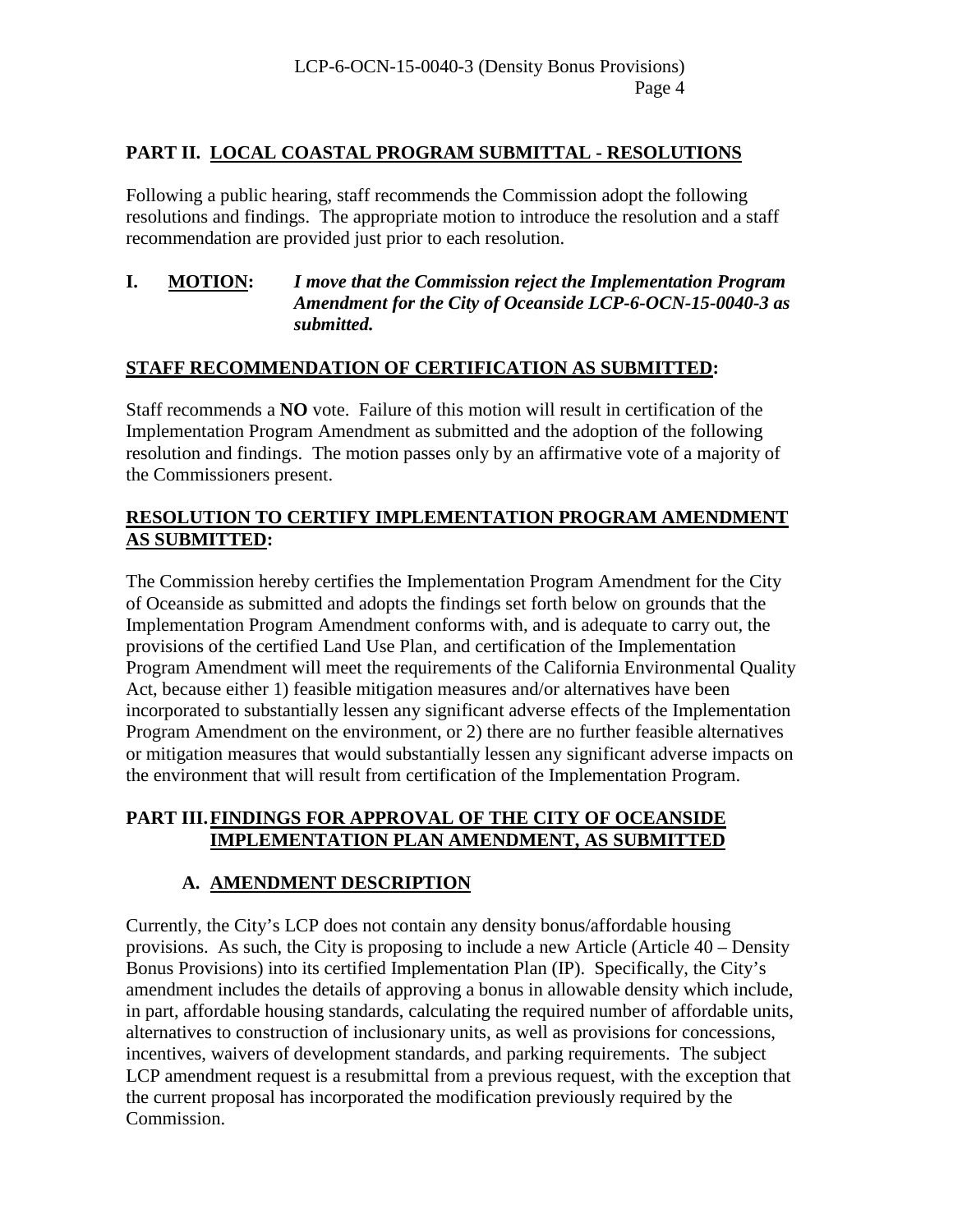#### **B. FINDINGS FOR APPROVAL**

The standard of review for LCP implementation submittals or amendments is their consistency with and ability to carry out the provisions of the certified LUP.

a) Purpose and Intent of the Ordinance. The purpose of the proposed ordinance is to establish policies which facilitate the development of affordable housing to serve a variety of economic needs within the City and to encourage the provision of very low, low and moderate priced housing as well as senior housing by providing qualifying developers/property owners density bonuses and additional incentives.

b) Major Provisions of the Ordinance. Major provisions of the ordinance include the granting of a density bonus when the project includes 1) 10% of proposed units are designated as low income housing; 2) 5% of proposed units are designated as very low income housing, or 3) a senior citizen housing development. Additional provisions include application of density bonus and description and application of potential concessions/incentives, waivers or reductions in development standards, and/or modifications to vehicular parking ratios.

c) Adequacy of the Ordinance to Implement the Certified LUP Segments. The standard of review for LCP implementation submittals or amendments is their consistency with and ability to carry out the provisions of the certified Land Use Plan(s) (LUP). The City's LUP contains a number of policies that address protection of public views, preservation of community character, the provision of adequate parking, protection for sensitive habitats and protection of and improvements to public access and state, in part:

#### **City of Oceanside LCP Land Use Policies for Visual Resources**

*VI. Visual Resources and Special Communities* 

*1. In areas of significant natural aesthetic value, new developments shall be subordinate to the natural environment. [,,,]* 

*3. All new development shall be designed in a manner which minimizes disruption of natural land forms and significant vegetation.* 

 *4. The City shall maintain existing view corridors through public rights-of-way.*

 *[…]*

*8. The City shall ensure that all new development is compatible in height, scale, color and form with the surrounding neighborhood.* 

#### **City of Oceanside LCP – Design Standards for Preserving and Creating Views**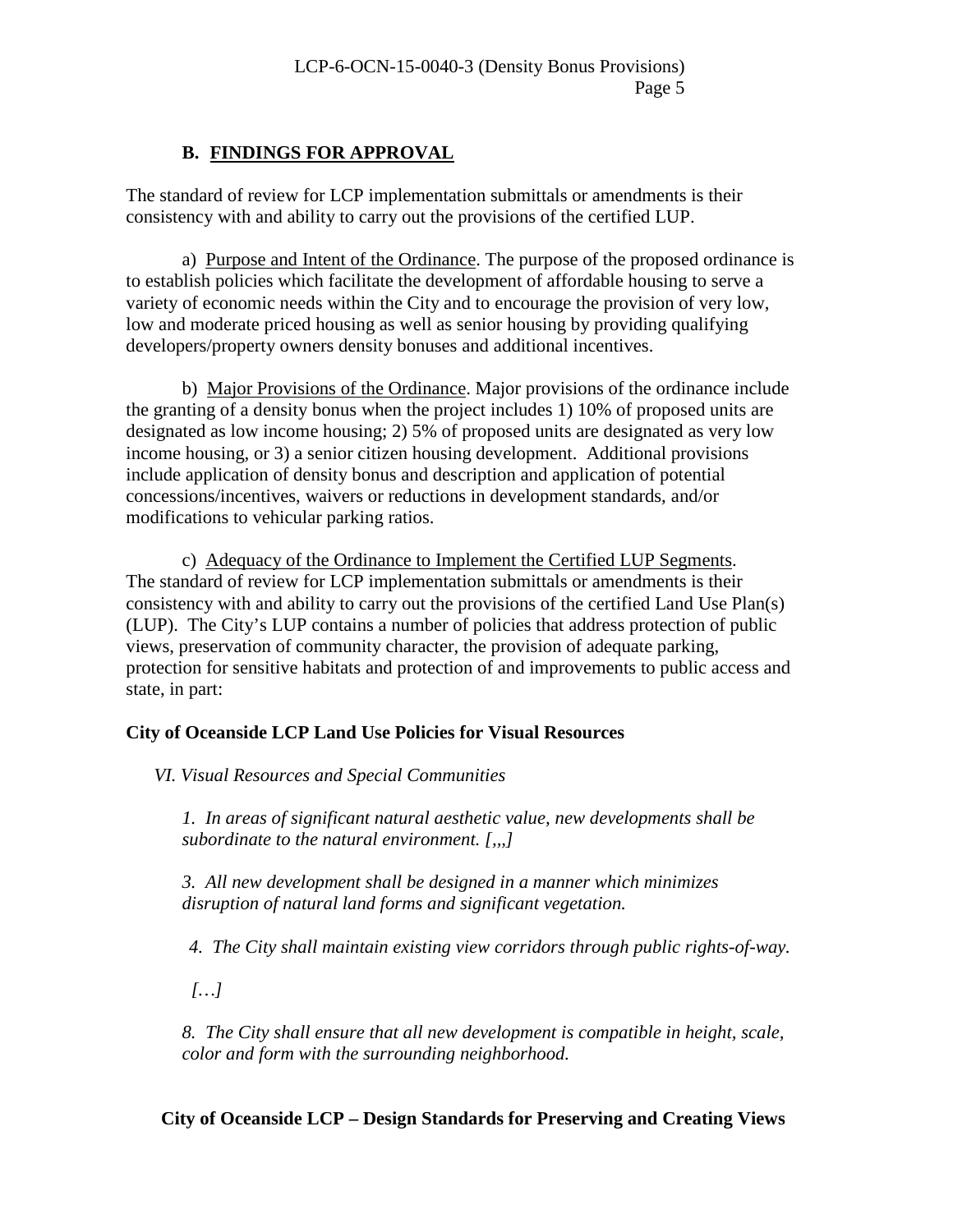LCP-6-OCN-15-0040-3 (Density Bonus Provisions) Page 6

*The visual orientation to the Pacific Ocean is a major identity factor for the City of Oceanside. Traditional view corridors should be preserved and reinforced in the placement of buildings and landscaping. Additionally, some views not presently recognized deserve consideration in the design and location of further coastal improvements.* 

#### **City of Oceanside LCP Land Use Policies for Coastal Access**

*I. Coastal Access* 

*Objective: Adequate access to and along the coast shall be provided and maintained* 

*VII. New Development and Public Works* 

*1. The City shall deny any project which diminishes public access to the shoreline, degrades coastal aesthetics, or precludes adequate urban services for coastal-dependent, recreation, or visitor serving uses.* 

#### **City of Oceanside LCP Land Use Policies for Environmentally Sensitive Habitat**

*IV. San Luis Rey River Specific Plan*

*Objectives – The City shall protect, maintain and enhance the river's existing sensitive habitats*

- *V. Environmentally Sensitive Habitat Areas* 
	- *2. Prior to approving any development on dry lands adjacent to Buena Vista Lagoon, the City shall consult the State Department of Fish and Game to ensure that adequate measures are provided to protect and enhance the lagoon's sensitive resources. Such measures shall include:*

*a. Provision of adequate buffers between development and the lagoon.* 

In general, density bonus regulations raise several concerns regarding the protection of coastal resources and thus the consistency with the City's certified LCP. Specifically, granting of a density greater than the density that could be otherwise permitted in the LCP could adversely affect coastal resources by allowing a development that could impact public views (such as high rises), or permitting a development that could adversely affect public access (congestion or traffic due to a higher intensity type of project). In addition, incentives, concessions or waivers/reductions in development standards that may be granted to encourage affordable housing could also result in adverse impacts to coastal resources. For example, when incentives, concessions or deviations are granted to new development, there is the possibility that development could encroachment onto environmentally sensitive habitat areas (e.g., wetlands) or result in reduced buffers next to such habitat areas. If waivers were provided to the required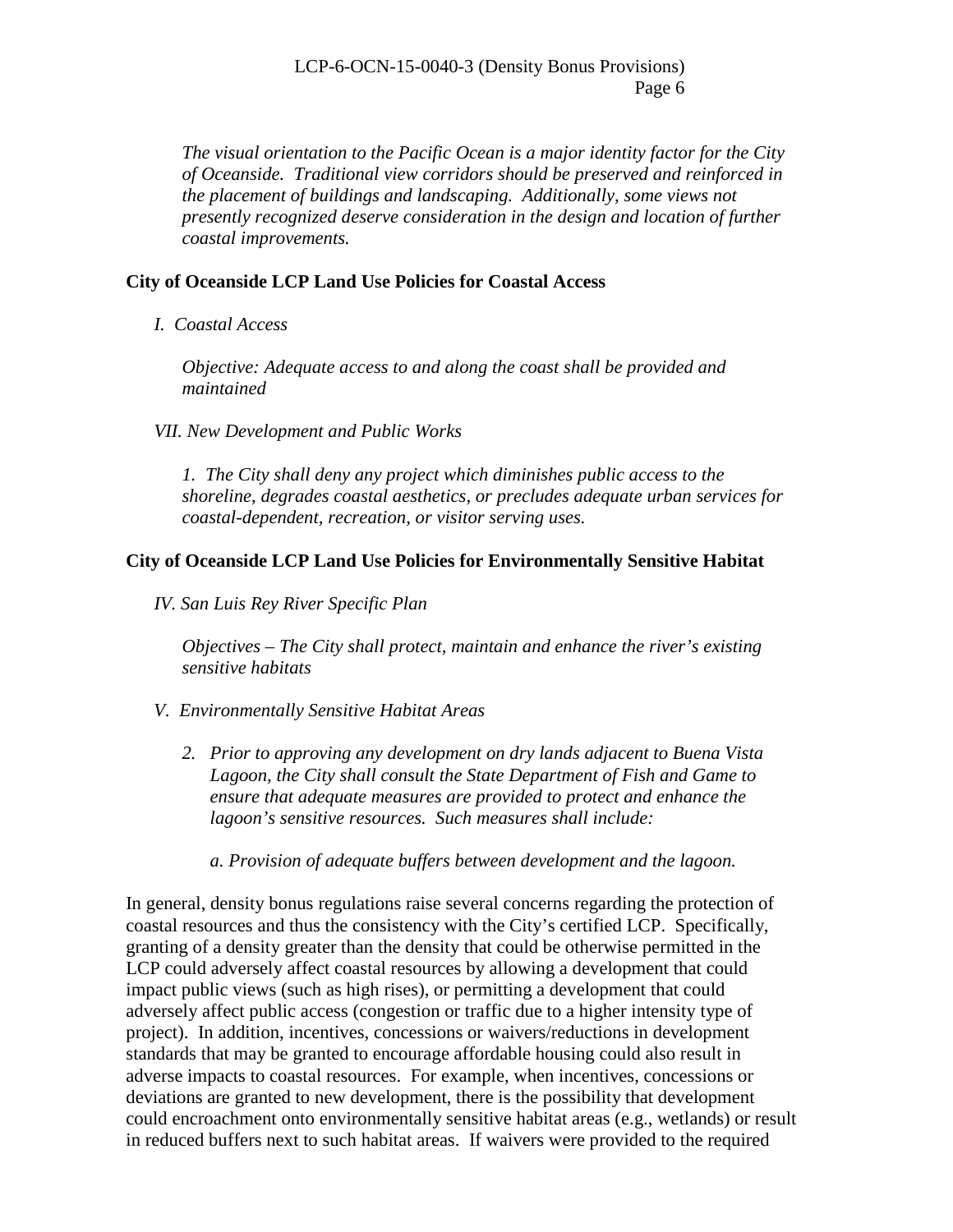height limit, coastal views may be impacted. If parking reductions were granted, potential impacts to public access could occur.

However, the City's proposal includes language that clearly states that no such development proposals shall be approved if such an approval could not be found consistent with applicable provisions of the City's LUP. Thus, while proposals for density bonus may be allowed to include reductions in development standards such as reduction in parking, waivers such as reduced setbacks, or incentives such as a reduction on regulatory processing fees, such proposals cannot be permitted if they will result in impacts to coastal resources (e.g.,, adversely affect parking in nearshore areas or usurp parking for beach visitors, etc.). Specifically, Article 40 includes a provision that states that for development located in the coastal zone, the requested density bonus must be consistent with all requirements of the City of Oceanside's Land Use Plan other than the density certified in the City's LCP. Through the certification of the density bonus provisions, applicants will be allowed limited density increases that are tied to the provision of affordable housing, but only if those proposals will also protect the coastal resources (public parking, public vantages to the ocean, public accessways) consistent with the City's certified LCP.

In addition, in the granting of density bonuses, such development should be located near transit centers to foster less dependence on automobiles which will reduce traffic and congestion especially in light of the fact that such development proposals permit development to be much more intense. Traditionally, if an applicant is proposing to provide the lower cost units offsite, such units must be located within  $\frac{1}{4}$  mile of the site receiving the density bonus, concessions, incentives, etc. However, as proposed by the City, lower income units may be constructed off site in greater distances than ¼ mile if the land is situated within a transit-oriented area of the City, as identified on the regional Smart Growth Concept Map, prepared by the San Diego Association of Governments, or within ¼ mile of high-frequency bus service. As such, the City has incorporated additional requirements for units located greater than ¼ mile from the site of the density bonus project to be located within areas that have ample alternative modes of public transportation. This provision will allow the applicant additional flexibility if he/she chooses to locate the units offsite, and; at the same time, will promote the use of alternative transportation.

In summary, the various affordable housing projects that will be permitted through the Density Bonus regulations will comply with the land use policies of the certified LCP. Therefore, the proposed LCP amendment will have no significant adverse impacts on coastal resources and the proposed amendment request is found to be consistent with and adequate to carry out the certified LUP.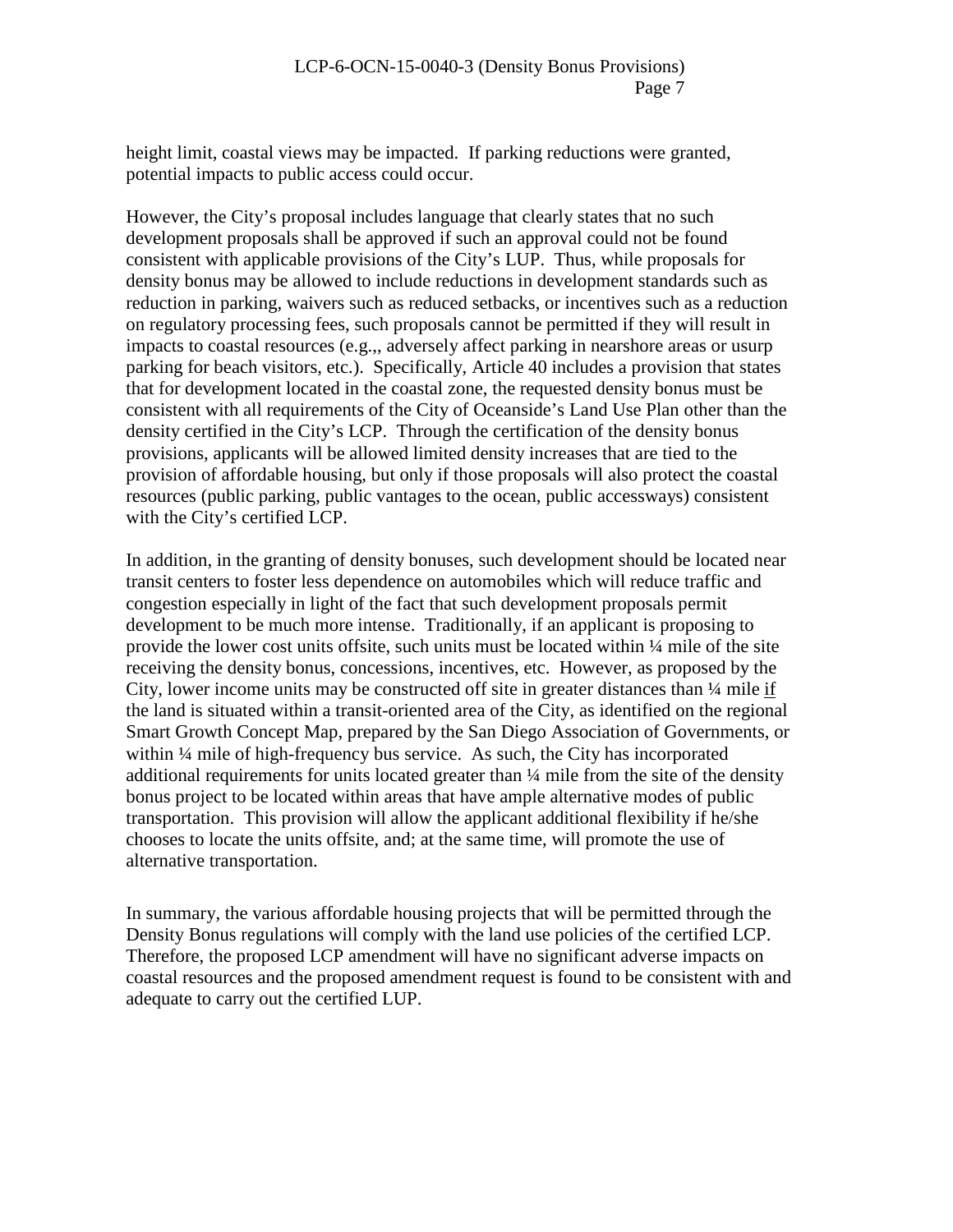#### **PART IV. CONSISTENCY WITH THE CALIFORNIA ENVIRONMENTAL QUALITY ACT (CEQA)**

Section 21080.9 of the California Environmental Quality Act (CEQA) exempts local government from the requirement of preparing an environmental impact report (EIR) in connection with its local coastal program. The Commission's LCP review and approval program has been found by the Secretary of the Resources Agency to be functionally equivalent to the EIR process and pursuant to CEQA section 21080.5, the Resources Agency certified the Commission's program. Thus, under CEQA Section 21080.5, the Commission, in its implementation of its certified regulatory program, is relieved of the responsibility to prepare an EIR for each LCP.

Nevertheless, under CEQA section 21080.5(d)(2)(A),the Commission is required in an LCP submittal or, as in this case, an LCP amendment submittal, to find that the LCP, or LCP, as amended, does conform with CEQA provisions in its review of the submittal. In this case, the City has included a provision that clarifies that all density bonuses and associated concession located in the coastal zone must also be found consistent with the City's LCP. Therefore, the Commission finds that the proposed amendment, as submitted, will not result in any significant adverse environmental effects for which feasible mitigation measures would be required. Thus, the proposed amendment is consistent with CEQA section 21080.5(d)(2)(A).

(G:\San Diego\Reports\LCPs\Oceanside\LCP-6-OCN-15-0040-3 Density Bonus Provisions stfrpt.docx)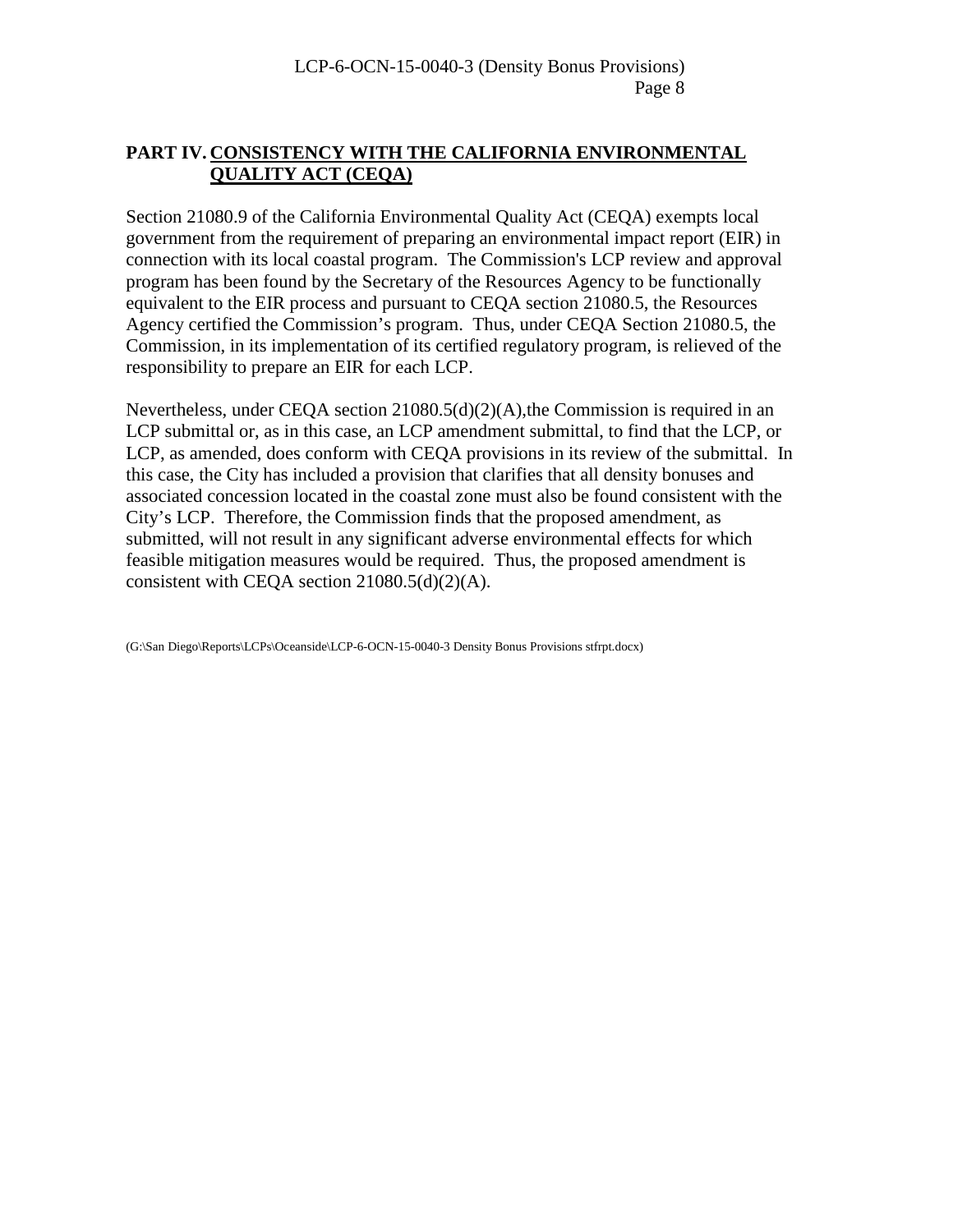#### RESOLUTION NO. 15-R0478-1

#### RESOLUTION OF THE CITY COUNCIL OF THE CITY OF OCEANSIDE AMENDING THE LOCAL COASTAL PROGRAM **FOR THE PURPOSE**  $\mathbf{O} \mathbf{F}$ **ADOPTING STATE** MANDATED **AFFORDABLE** HOUSING DENSITY BONUS REGULATIONS AND REOUESTING CALIFORNIA COASTAL COMMISSION **CERTIFICATION OF SAID AMENDMENT**

#### (City of Oceanside -Applicant)

#### (LCPA11-00001)

WHEREAS, the California Coastal Act (Public Resources Code §30000, et seq.) (the "Coastal Act") requires that the City adopt a Local Coastal Program (LCP) which meets the requirements of the Coastal Act at the local level and implements its provisions and policies;

WHEREAS, on January 25, 1985, the California Coastal Commission ("Commission") approved with suggested modifications, the City's Land Use Plan ("LUP") and, pursuant to Public Resources Code §30512.2, found the City's LUP to be consistent with the policies and requirements of Chapter 3 of the Coastal Act and to meet the basic stated goals specified in Public Resources Code §30001.5;

WHEREAS, on December 8, 2008, the California Coastal Commission (CCC) established with the City of Oceanside that development proposals in those portions of the Coastal Zone located outside of the Downtown Redevelopment Area would be reviewed for consistency under the standards of the City's 1986 Zoning Ordinance, in light of the fact that the previously applicable 1992 Zoning Ordinance had never received CCC certification; and

WHEREAS, on May 11, 2009, the City acknowledged in correspondence to the CCC an obligation to use the 1986 Zoning Ordinance as the standard for review of development proposals within those portions of the Coastal Zone located outside of the Downtown Redevelopment Area; and

WHEREAS, Government Code Section 65915, commonly known as state density bonus law, requires that all cities and counties in the State of California allow density bonus and other regulatory concessions in exchange for specified percentages of affordable housing within otherwise market-rate housing developments; and

 $\mathbf{1}$ 

**EXHIBIT NO. 1** 

**Resolution** 

LCP-6-OCN-15-0040-3 (Density Bonus Provisions) California Coastal Commission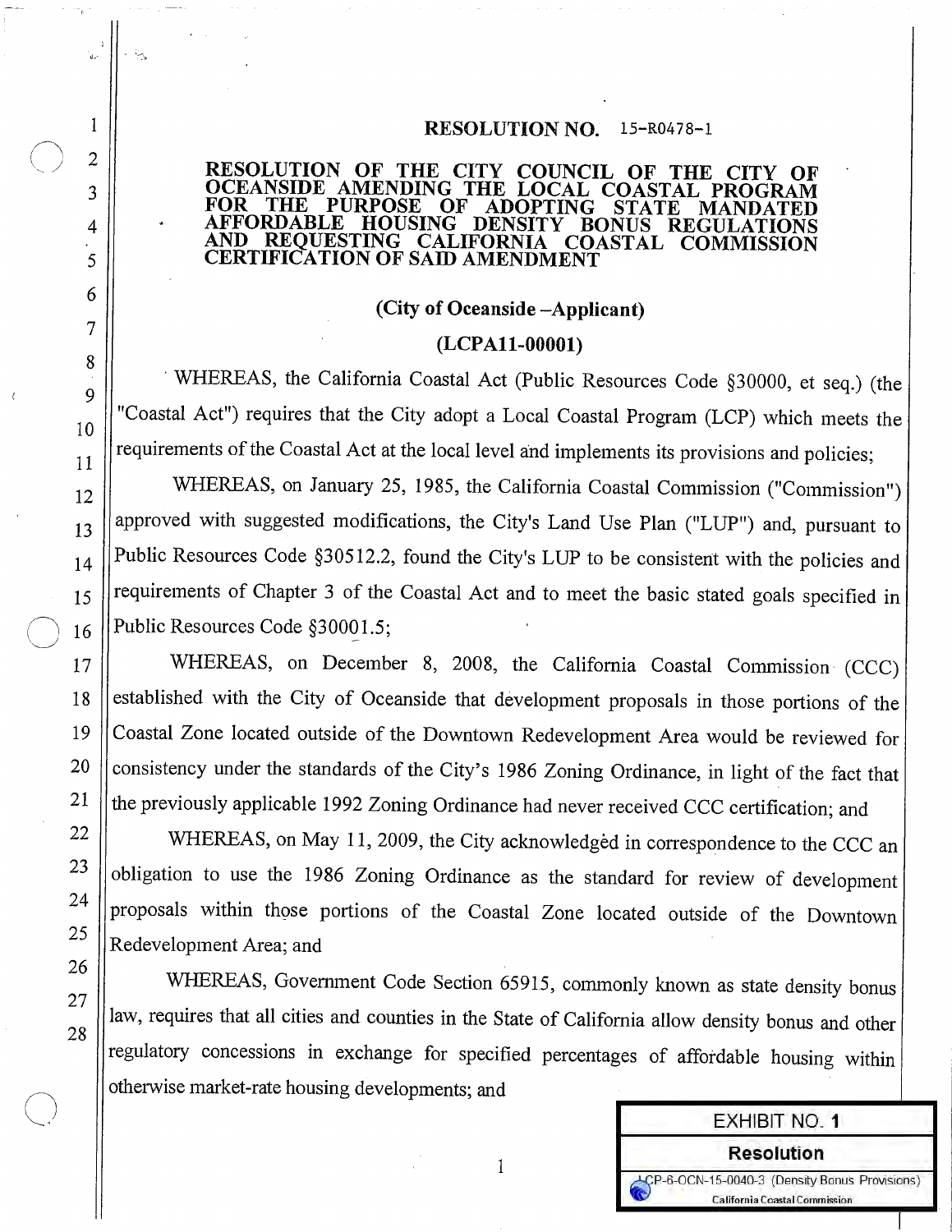WHEREAS, state density bonus law requires that all cities and counties in the State of California adopt local density bonus provisions that conform to state density bonus law; and

WHEREAS, Program 3 of the City's 2005-2010 Housing Element, adopted on June 17, 2009, establishes that the City will adopt local density bonus provisions that conform to state law: and

WHEREAS, the 1986 Zoning Ordinance does not include density bonus provisions; and WHEREAS, changes in state density bonus law, enacted on January 1, 1995, as State Bill 1818, require amendments to the City's density bonus provisions to achieve consistency with state density bonus law; and

WHEREAS, the Planning Division has prepared recommendations for text amendments to both the 1986 and the 1992 Zoning Ordinances to bring both documents into conformance with state density bonus law, underscore the City's authority to allow the off-site provision of required affordable units, and provide additional flexibility for land donation in exchange for density bonus; and

WHEREAS, the Planning Commission did, on the 9th day of January, 2012, conduct a duly-advertised public hearing as prescribed by law to consider said recommendations for text amendments to the 1986 and 1992 Zoning Ordinances; and

WHEREAS, a Notice of Exemption was prepared by the Resource Officer of the City of Oceanside for this project pursuant to the California Environmental Quality Act of 1970 and the State Guidelines thereto amended to date and hereby approved by the City Council in conjunction with its recommendations on the application; and

WHEREAS, the City Council/Community Development Commission conducted a duly noticed public hearing on May 2, 2012, and found that the Local Coastal Program Amendment (LCPA11-00001) conformed with and was adequate to carry out the land use plan of the Local Coastal Program; and

WHEREAS, on November 14, 2013, the California Coastal Commission certified the City's density bonus provisions with a suggested modification that requires subsequent City Council approval; and

 $\mathbf{1}$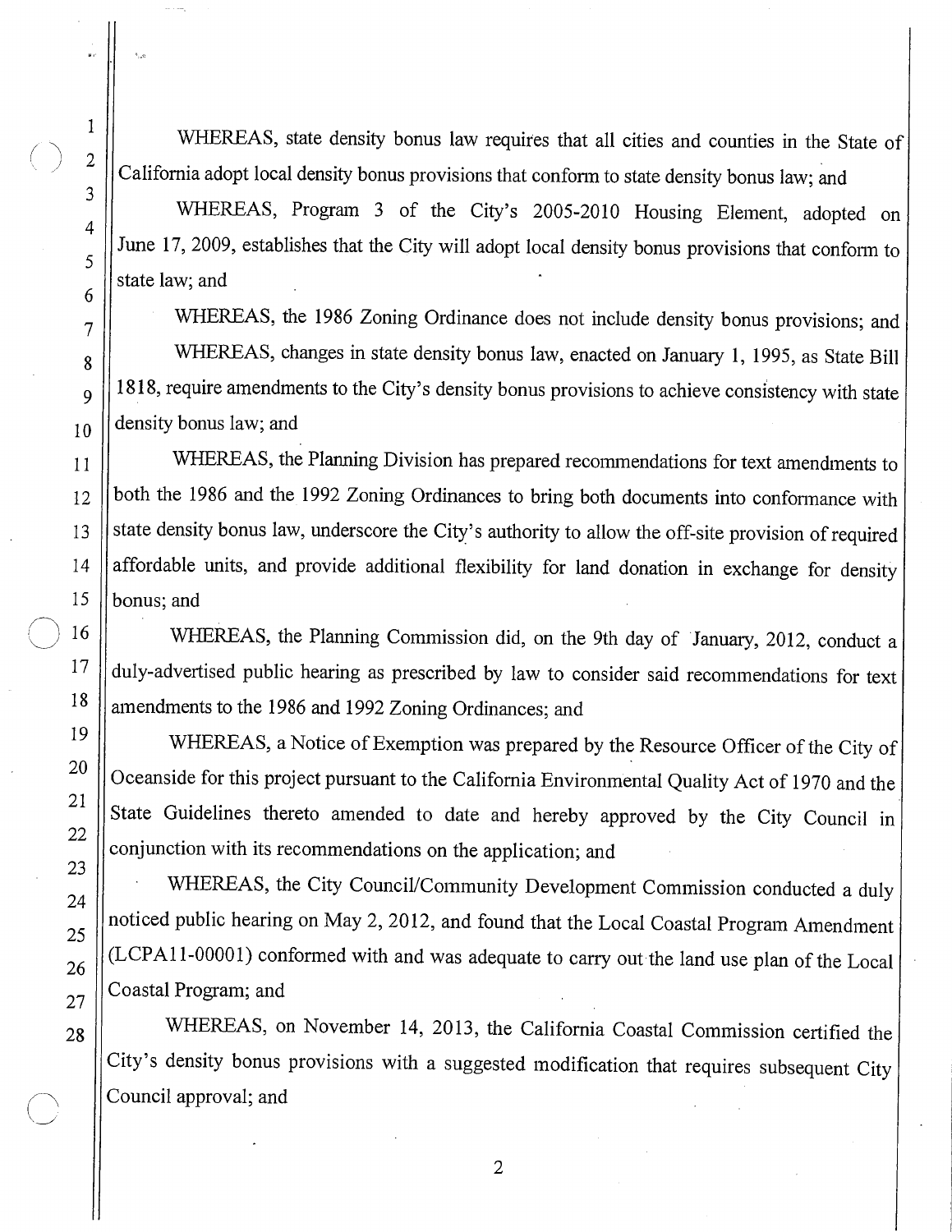WHEREAS, the City Council conducted a duly noticed public hearing on August 5, 2015, and hereby finds that the suggested modification to Local Coastal Program Amendment (LCPA11-00001) conforms with and is adequate to carry out the land use plan of the Local Coastal Program.

NOW, THEREFORE, the City Council of the City of Oceanside DOES RESOLVE as follows:

 $1.$ Pursuant to Public Resources Code §30510(a), the Oceanside City Council hereby certifies that the Local Coastal Program Amendment (LCPA11-00001) is intended to be carried out in a manner fully in conformity with the Coastal Act, and is hereby adopted.

Pursuant to the California Environmental Quality Act of 1970, and the State Guidelines 2. thereto amended to date, a Notice of Exemption has been issued for the project by the Resource Officer for the City of Oceanside.

3. Pursuant to Coastal Commission Local Coastal Program Regulations §13551(b), this 14 Local Coastal Plan Amendment shall take effect upon Coastal Commission approval. 15

Notice is hereby given that the time within which judicial review must be sought on the  $4.$ decision is governed by Public Resources Code §30801.

PASSED AND ADOPTED by the Oceanside City Council/Community Development Commission this 5th day of August  $, 2015$ , by the following vote: WOOD, FELLER, KERN, LOWERY, SANCHEZ AYES:

NAYS: **NONE** 

**ABSENT: NONE** 

**ABSTAIN: NONE** 

26 ATTEST:

 $\mathbf{1}$ 

 $\overline{2}$ 

3

 $\overline{4}$ 

5

6

 $\overline{7}$ 

8

9

10

 $11$ 

 $12$ 

13

16

 $17$ 

18

19

20

21

22

23

24

25

27 28

Chair of the City of Oceanside Mavor/CDC

APPROVED AS TO FORM:

fy Attorney/ CDC General Counsel

3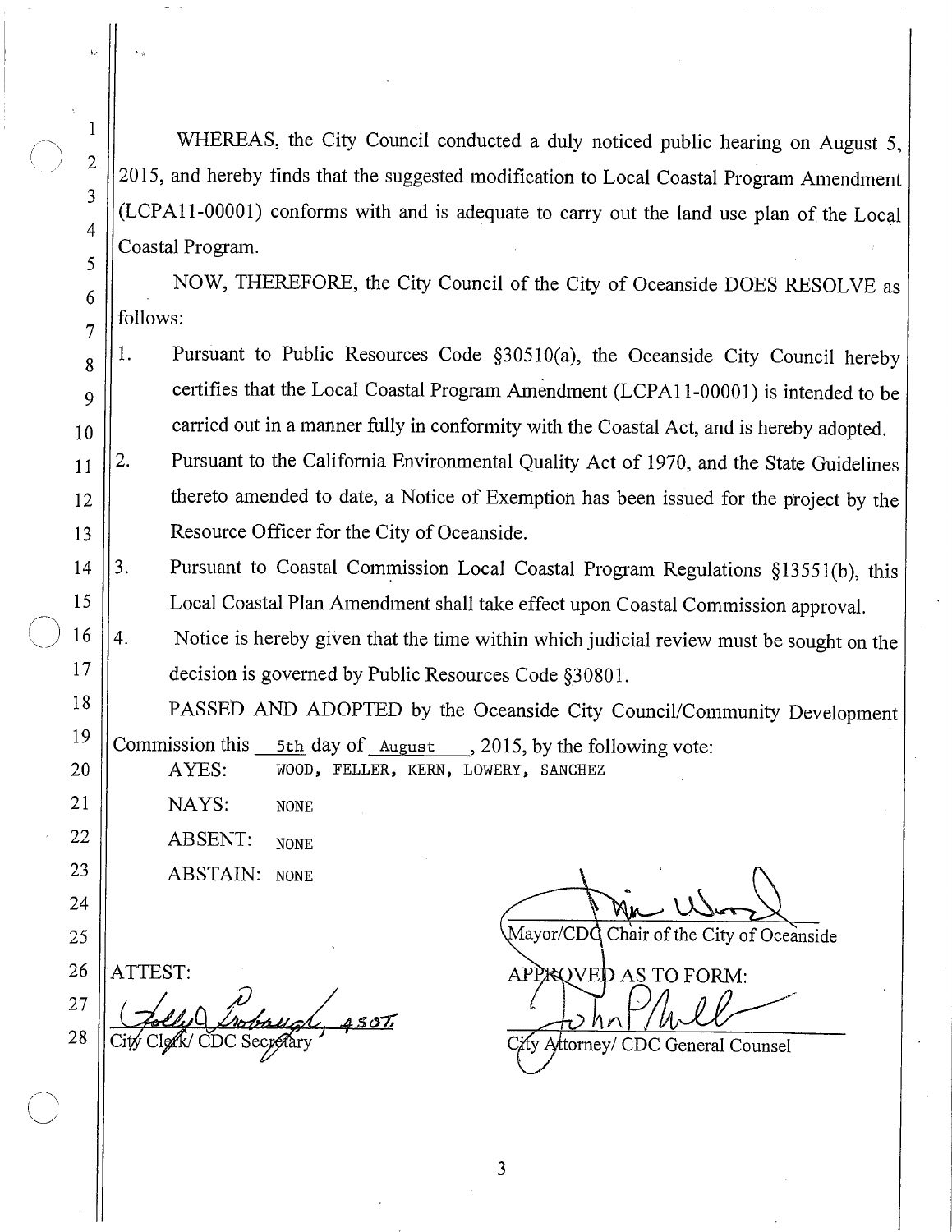#### ORDINANCE NO. 15-0R0529-1

#### AN ORDINANCE OF THE CITY COUNCIL OF THE CITY **OCEANSIDE ADDING ARTICLE** 40 OF THE OCEANSIDE **ZONING ORDINANCE AFFORDA** DENSITY BONUS). HOUSING WITH MODIFICATIONS **SUGGESTED** BY THE CALIFORNIA COASTAL COMMISSION

WHEREAS, on May 2, 2012, the City Council adopted changes to the City's affordable housing density bonus provisions, in accordance with California Government Code Section 65915-65915; and

WHEREAS, said changes require amendment of the implementing document of the City's Local Coastal Program, which must be certified by the California Coastal Commission prior to becoming effective; and

WHEREAS, on November 14, 2013, the California Coastal Commission approved said changes with a suggested modification that provides that for development located in the Coastal Zone, any density bonus and related concession or incentive provided shall be consistent with all applicable resource standards of the certified Oceanside Local Coastal Program Land Use Plan(s) with the exception of density; and

WHEREAS, the City Council conducted a duly-noticed public hearing on August 5, 2015, to consider the suggested modification to the City's density bonus provisions; and

WHEREAS, a Notice of Exemption was prepared by the Resource Officer of the City of Oceanside for this project pursuant to the California Environmental Quality Act of the 1970 and State Guidelines:

NOW, THEREFORE, the City Council of the City of Oceanside does ordain as follows:

Zone Amendment (ZA11-00003) establishing the text of the 1986 **SECTION 1.** Zoning Ordinance for properties within the Coastal Zone, except for those properties within the Downtown "D" District, as established in Exhibit A, is hereby adopted.

The City Clerk of the City of Oceanside is hereby directed to publish **SECTION 2.** this Ordinance, or the title hereof as a summary, pursuant to state statute, once within fifteen (15) days after its passage in a newspaper of general circulation published in the City of Oceanside.

 $\mathbf{1}$ 

**SECTION 3.** Severability.

**EXHIBIT NO. 2** Ordinance CP-6-OCN-15-0040-3 (Density Bonus Provisions) California Coastal Commission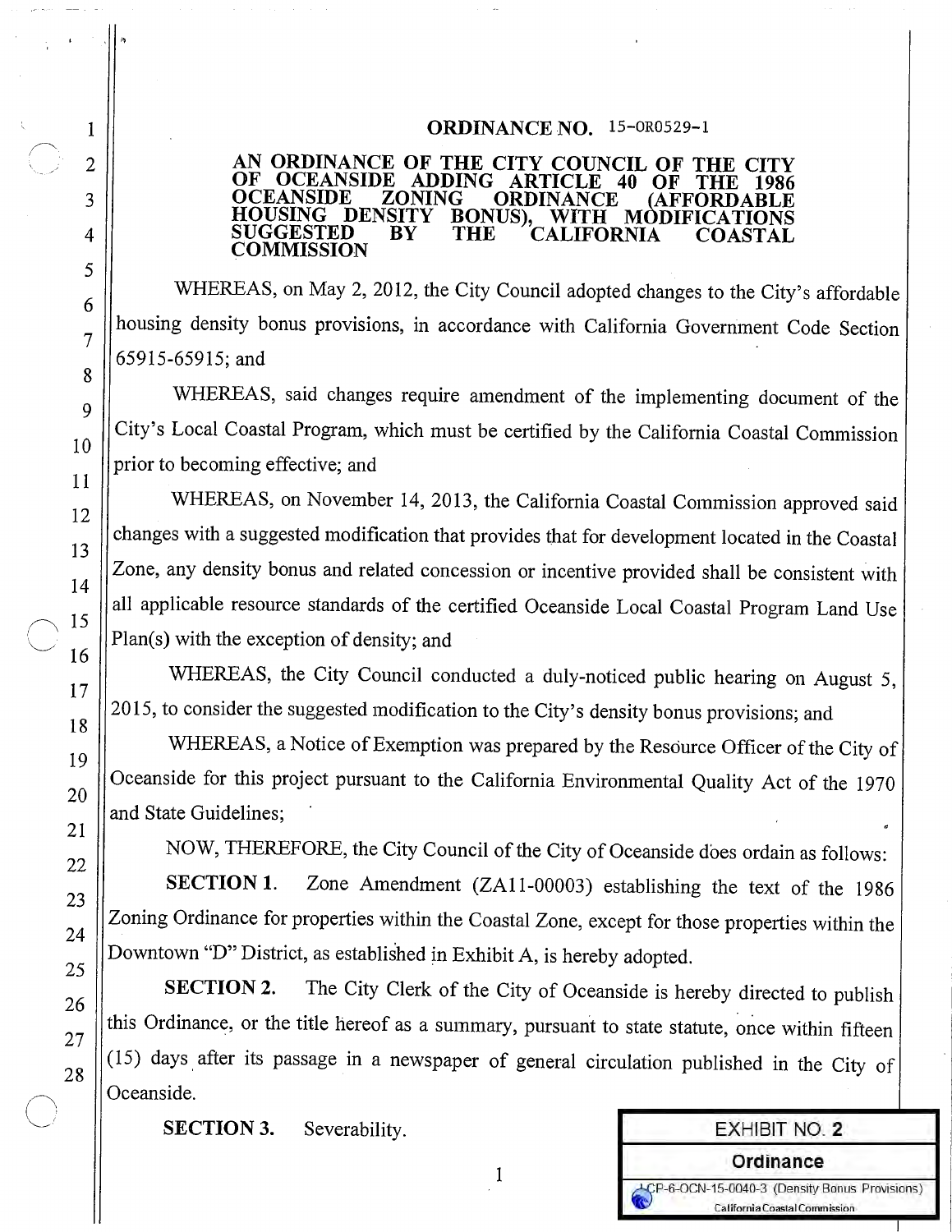If any section, sentence, clause or phrase of this Ordinance is for any reason held to be invalid or unconstitutional by a decision of any court of competent jurisdiction, such decision shall not affect the validity of the remaining portions of this Ordinance. The City Council hereby declares that it would have passed this Ordinance and adopted this Ordinance and each section, sentence, clause or phrase thereof, irrespective of the fact that any one or more sections, subsections, sentences, clauses or phrases be declared invalid or unconstitutional.

Notice is hereby given that the time within which judicial review must **SECTION 4.** be sought on this decision is governed by Government Code Section 65009(c).

This ordinance shall be effective 30 days after its adoption. **SECTION 5.** 

INTRODUCED at a regular meeting of the City Council of the City of Oceanside, California, held on the 5th day of August, 2015, and, thereafter,

PASSED AND ADOPTED at a regular meeting of the City Council of the City of Oceanside, California, held on the 2nd day of September, 2015, by the following vote:

AYES: WOOD, FELLER, KERN, LOWERY, SANCHEZ

**NONE** NAYS:

**NONE** ABSENT: ABSTAIN: **NONE** 

m We

**MAYOR OF THE CITY OF OCEANSIDE** 

22 ATTEST:

 $\mathbf{1}$ 

 $\overline{2}$ 

 $\overline{3}$ 

 $\overline{4}$ 

5

6

 $\overline{7}$ 

8

 $\mathsf{Q}$ 

10

11

12

13

14

15

16

17

18

19

20

21

23

24

 $\mathcal{Z}$  $2\overline{6}$ 

27

28

**AY CLERK** 

APPROVED AS TO FORM: ATTORNEY

AN ORDINANCE OF THE CITY COUNCIL OF THE CITY OF OCEANSIDE ADDING<br>THE 1986 OCEANSIDE ZONING ORDINANCE, MODIFYING THE CITY'S DE<br>PROVISIONS TO COMPLY WITH GOVERNMENT CODE SECTION 65915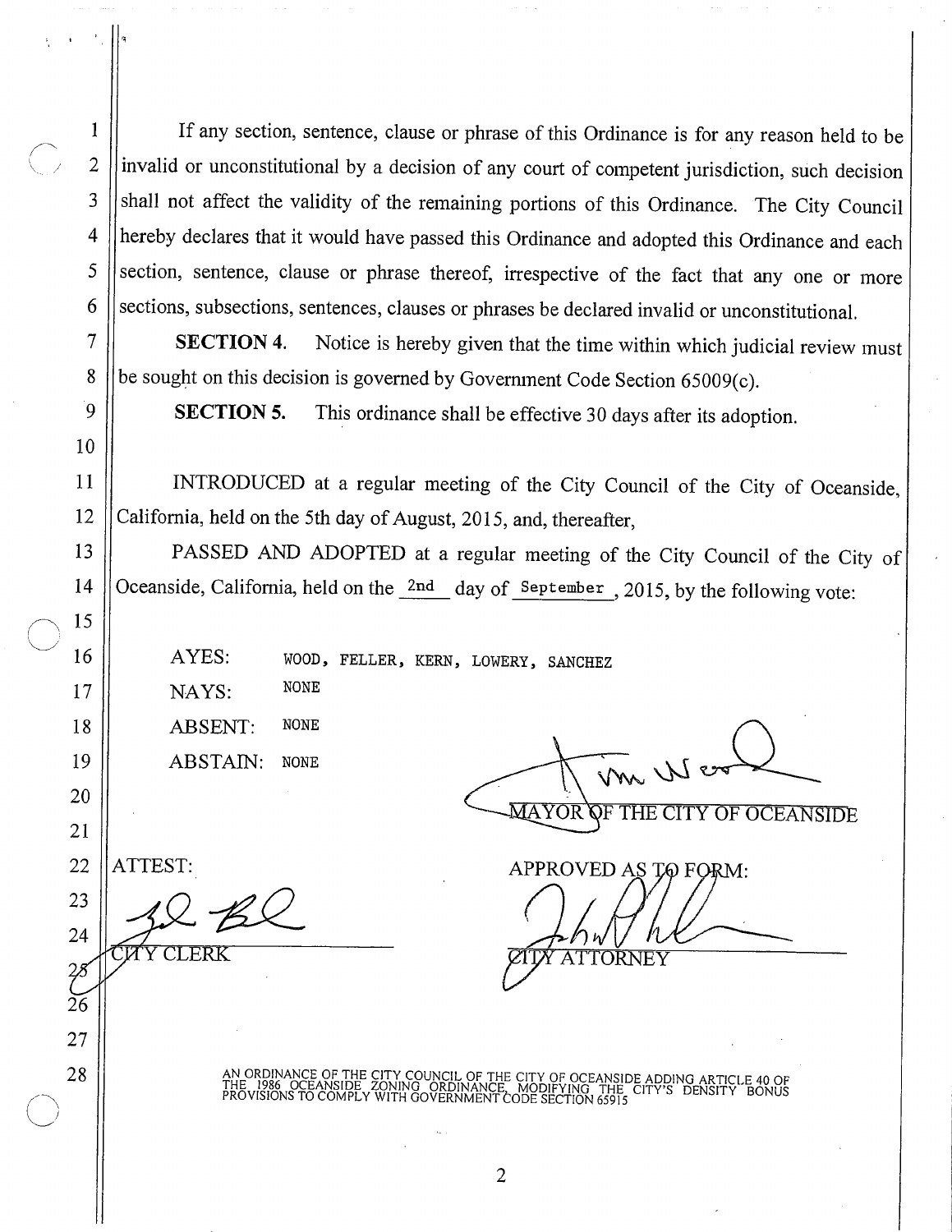#### **ARTICLE 40**

#### **AFFORDABLE HOUSING DENSITY BONUS**

- Purpose. This section establishes policies which facilitate the development of affordable  $A<sub>1</sub>$ housing to serve a variety of needs within the City. To encourage provision of moderate, low and very low income housing, senior housing, and ancillary child care facilities, the City shall provide developers/property owners meeting the requirements of this section a density bonus and additional incentives or concessions. The regulations set forth in this section shall apply citywide.
- Definitions. As used in this section, the following terms shall have the following meanings:  $B.$ 
	- "Density Bonus" means either: (a) a density increase over the maximum allowable  $(1)$ residential density allowance under applicable zoning and Land Use Element of the General Plan as of the date of application. The provisions of this Ordinance shall apply only to residential development of five or more units. The number of housing units to be reserved for very low, low or moderate income households or senior housing does not include the density bonus units.
	- "Concession" or "incentive" shall have the meaning set forth in Government Code  $(2)$ section  $655915(k)$ .
	- "Equivalent Financial Value" concerns a condominium conversion project seeking a  $(3)$ density bonus and refers to the cost to the developer/property owner based on the land cost per dwelling unit. The land cost per dwelling unit is determined by the difference in the value of the land with and without the density bonus.
	- $(4)$ "Low Income Households" as currently defined in section 50079.5 of the Health and Safety Code and any subsequent amendments or revisions.
	- "Very Low Income Households" as currently defined in section 50105 of the Health  $(5)$ and Safety Code and any subsequent amendments or revisions.
	- "Moderate Income Households" as currently defined in section 50093 of the Health  $(6)$ and Safety Code and any subsequent amendments or revisions.
	- "Senior Citizen Housing Development" as currently defined by Sections 51.3 and  $(7)$ 51.12 of the Civil Code and any subsequent amendments or revisions.
	- "Common Interest Development" as currently defined in Section 1351 of the Civil  $(8)$ Code and any subsequent amendments or revisions.
	- "Child Care Facility" means a child day care facility other than a family day care  $(9)$ home, including, but not limited to, infant centers, preschools, extended day care facilities, and school-age child care center, as defined by Government Code Section 65915.

 $\mathbf{I}$ 

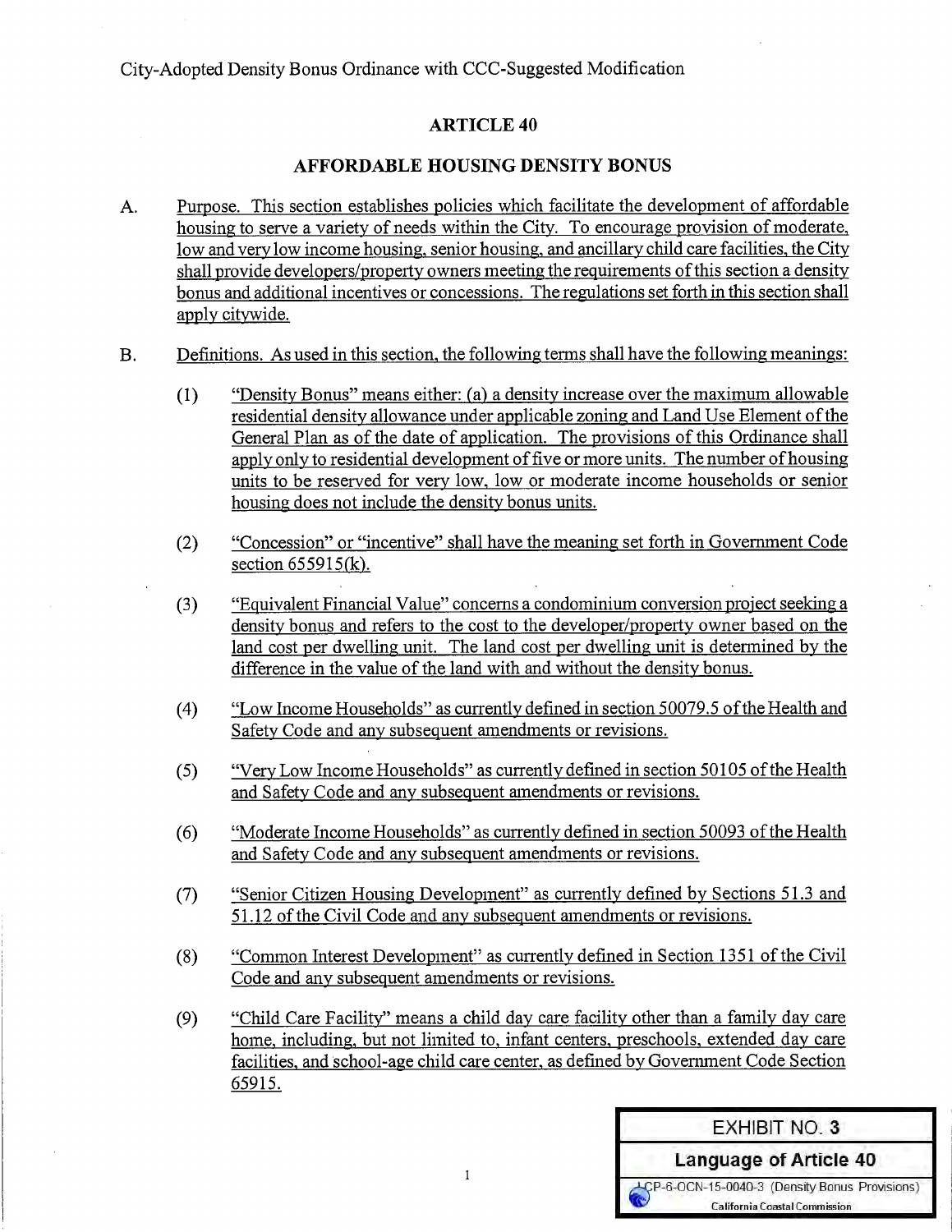- $C<sub>r</sub>$ Implementation. The City shall grant a density bonus, in the amount specified in subsection D below, to an applicant who proposes a housing development consisting of five or more dwelling units and meeting at least one of the following criteria:
	- At least ten percent  $(10\%)$  of the total units of the housing development are  $(1)$ designated for low income households; or
	- At least five percent (5%) of the total units of the housing development are  $(2)$ designated for very low income households; or
	- A senior citizen housing development, as defined in Sections 51.3 and 51.12 of the  $(3)$ Civil Code, or mobilehome park that limits residency based on age requirements for housing for older persons pursuant to Section 798.76 or 799.5 of the Civil Code.
	- Ten percent (10%) of the total dwelling units in a common interest development as  $(4)$ provided in Section 1351 of the Civil Code for persons and families of moderate income, provided that all units in the development are offered to the public for purchase.
	- Circumstances may arise in which the public interest would be served by allowing  $(5)$ some or all of the designated affordable units associated with a density bonus project to be produced and operated at an alternative development site. Where the City and applicant form such an agreement, both the market-rate and affordable components of the project shall be considered a single housing development for the purposes of this chapter, and the applicant shall be subject to the same requirements of this chapter pertinent to the designated affordable units to be provided on the alternative site.
- Amount of Density Bonus. The amount of density bonus granted to a qualifying project D. shall be based on the category and percentage of affordable units proposed, as reflected in the following matrices.
	- For housing developments meeting the criteria of Section  $C(1)$  above, the density  $(1)$ bonus shall be calculated as follows:

| <b>Density Bonus for Low Income Units</b> |                    |
|-------------------------------------------|--------------------|
| Percentage Low                            | Percentage Density |
| Income Units                              | Bonus              |
|                                           |                    |
|                                           |                    |
|                                           |                    |
|                                           | 24.5               |
|                                           |                    |
|                                           |                    |
|                                           |                    |
|                                           |                    |
| 8                                         |                    |
|                                           | 33.5               |
|                                           |                    |

**TABLE 1**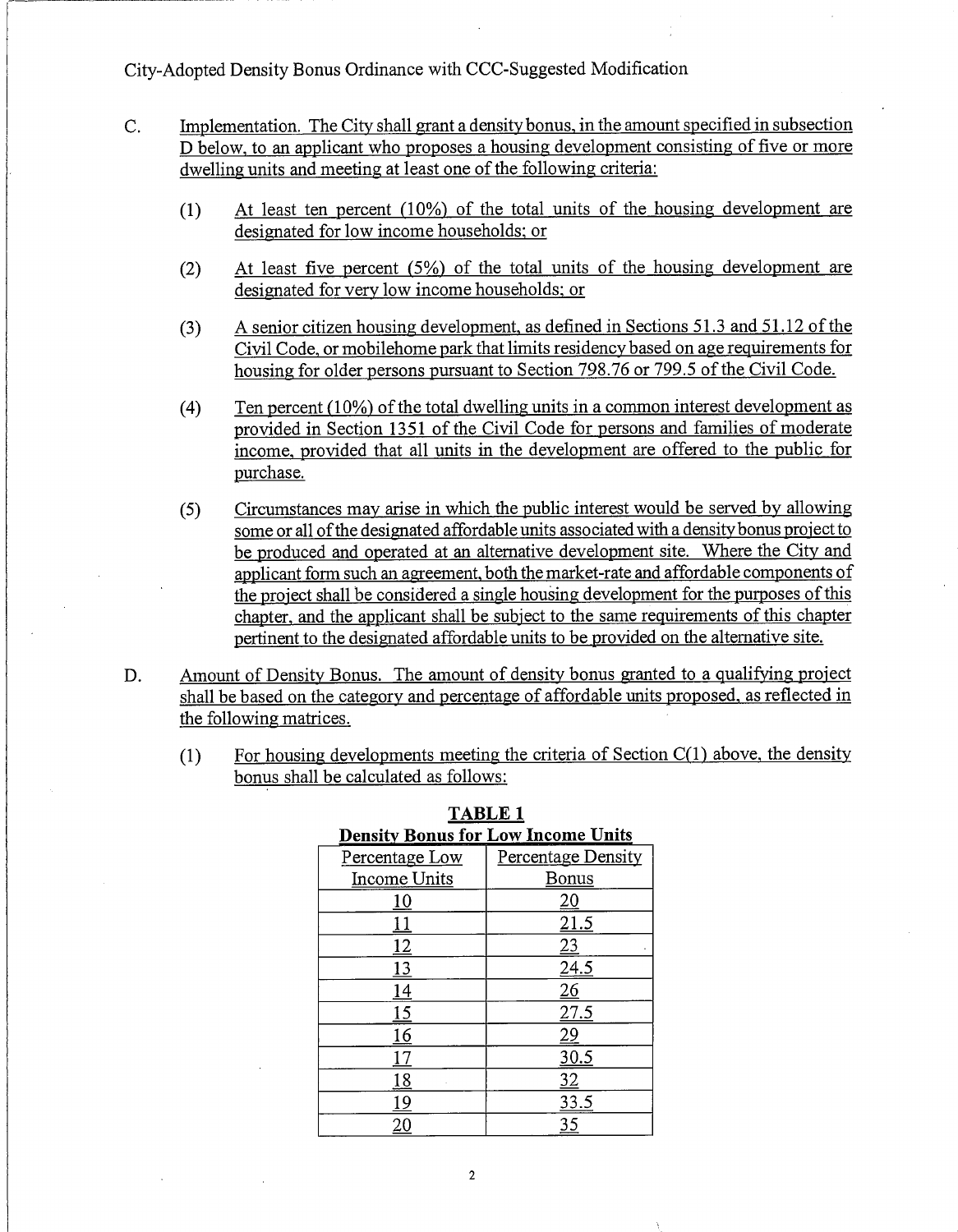For housing developments meeting the criteria of Section  $C(2)$  above, the density  $(2)$ bonus shall be calculated as follows:

| <b>TABLE 2</b>                                 |                    |  |
|------------------------------------------------|--------------------|--|
| <u>Density Bonus for Very Low Income Units</u> |                    |  |
| Percentage Very                                | Percentage Density |  |
| Low Income Units                               | Bonus              |  |
|                                                |                    |  |
|                                                | <u>22.5</u>        |  |
|                                                | 25                 |  |
|                                                | 27.5               |  |
|                                                |                    |  |
|                                                | 32.5               |  |
|                                                |                    |  |

- For housing development meeting the criteria of Section  $C(3)$  above, the density  $(3)$ bonus shall be 20 percent  $(20\%)$ .
- For housing development meeting the criteria of Section  $C(4)$  above, the density  $(4)$ bonus shall be calculated as follows:

l,

| <u>Density Bonus for Moderate Income Units</u> |  |
|------------------------------------------------|--|
| Percentage Density<br><b>Bonus</b>             |  |
| <u>يا</u>                                      |  |
| $\underline{6}$                                |  |
| $\overline{7}$                                 |  |
| $\overline{8}$                                 |  |
| $\overline{9}$                                 |  |
| 10                                             |  |
| $\overline{11}$                                |  |
| $\frac{12}{1}$                                 |  |
| $\overline{13}$                                |  |
| $\overline{14}$                                |  |
| 15                                             |  |
| 16                                             |  |
| 17                                             |  |
| 18                                             |  |
| $\overline{19}$                                |  |
| <u> 20</u>                                     |  |
| $\overline{21}$                                |  |
| $\frac{22}{23}$                                |  |
|                                                |  |
| <u>24</u>                                      |  |
|                                                |  |

| TABLE 3                                        |  |  |
|------------------------------------------------|--|--|
| <b>Density Bonus for Moderate Income Units</b> |  |  |
|                                                |  |  |

 $\hat{\mathbf{r}}$ 

 $\mathcal{L}$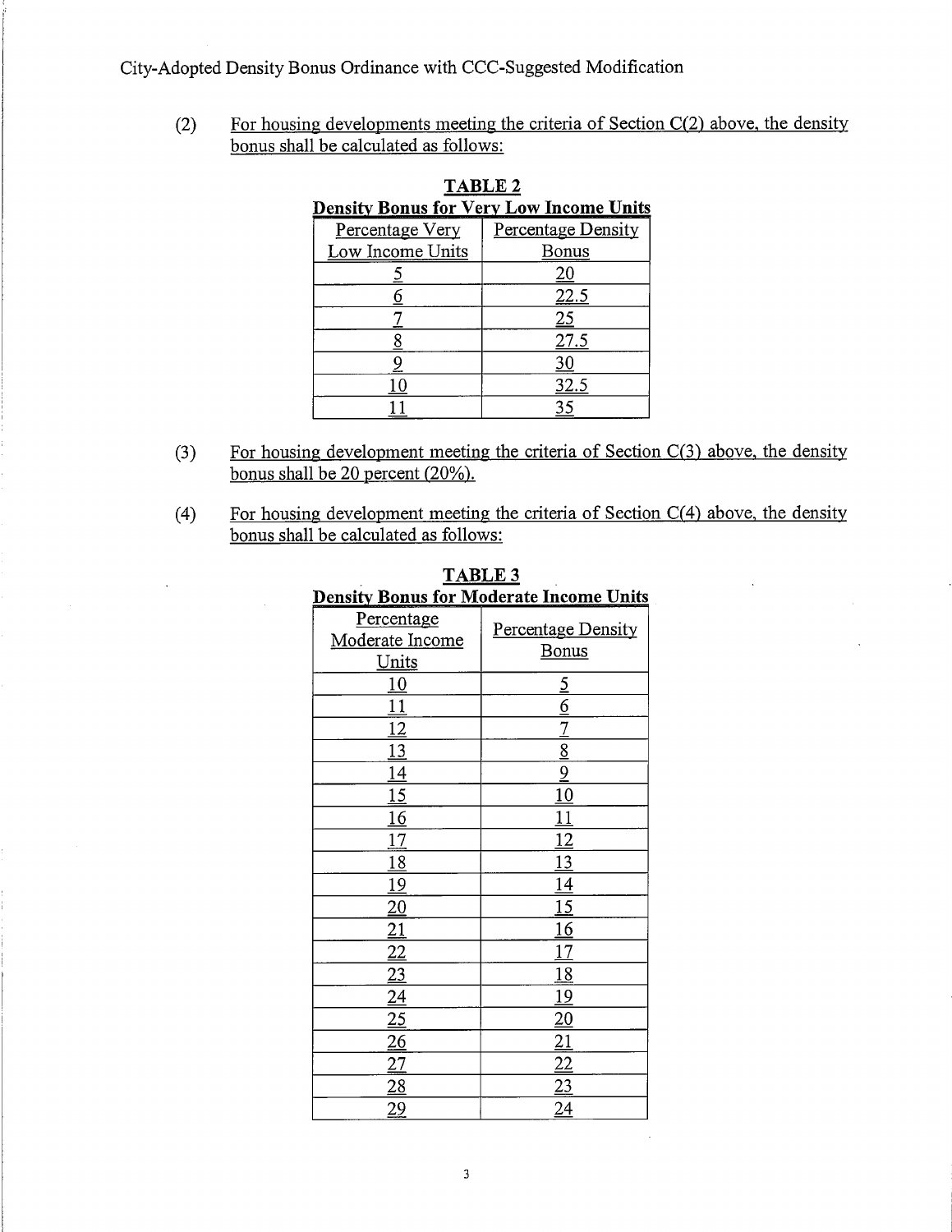| Percentage<br>Moderate Income<br>Units | Percentage Density<br>Bonus |
|----------------------------------------|-----------------------------|
|                                        |                             |
|                                        |                             |
|                                        |                             |
|                                        |                             |
|                                        |                             |
| <u>35</u>                              |                             |
| 6                                      |                             |
|                                        |                             |
| <u>38</u>                              |                             |
|                                        |                             |
|                                        |                             |

- All density calculations resulting in fractional units shall be rounded up to the next  $(5)$ whole number, unless otherwise indicated.
- The granting of a density bonus shall not be interpreted, in and of itself, to require a  $(6)$ general plan amendment, local coastal plan amendment, zoning change, or other discretionary approval.
- An applicant may elect to accept a lesser percentage of density bonus.  $(7)$
- $(8)$ The calculations are in accordance with Government Code Section 65915 and are subject to any subsequent amendments or revisions thereto.
- Land Donation. When an applicant donates land to the City to satisfy the affordable housing E. obligation established under this Ordinance, the applicant shall be entitled to a density bonus as follows:

|                 | <u>Density Donus Iuf La</u> |  |
|-----------------|-----------------------------|--|
| Percentage Very | Percentage                  |  |
| Low Income      | Density Bonus               |  |
|                 | <u> 15</u>                  |  |
|                 |                             |  |
|                 |                             |  |
| $\frac{3}{2}$   | 18                          |  |
|                 | 19                          |  |
| 5               |                             |  |
| 6               |                             |  |
|                 |                             |  |
| 18              | <u>23</u>                   |  |
| 19              |                             |  |
|                 |                             |  |
|                 |                             |  |

## **TABLE 4**<br>Density Bonus for Land Donation

| Percentage Low | Percentage    |
|----------------|---------------|
| Income         | Density Bonus |
|                | 7.5           |
|                |               |
|                | <u>8.5</u>    |
|                |               |
|                | 9.5           |
| <u> 15</u>     |               |
|                | 0.5           |
|                |               |
| .8             |               |
|                |               |
|                |               |
|                |               |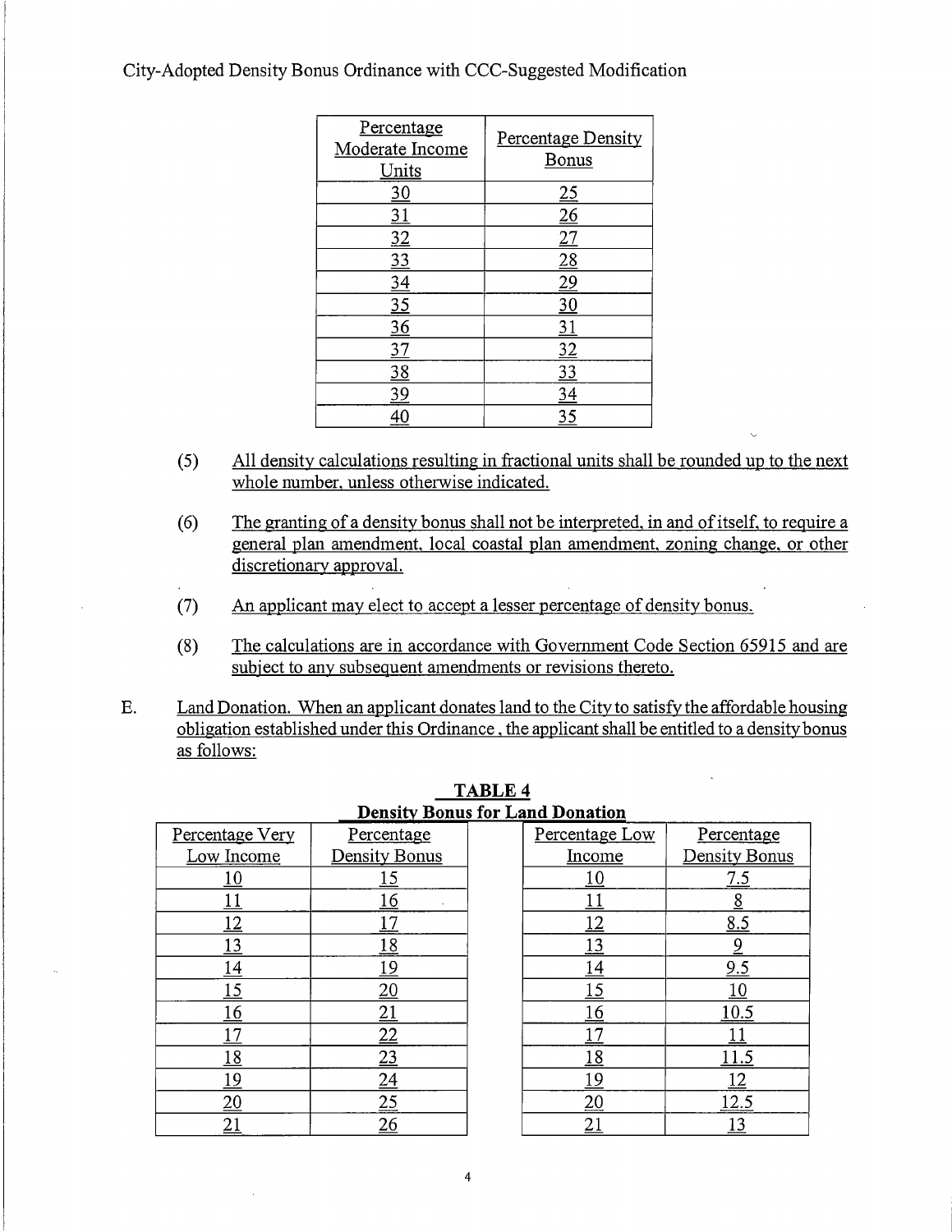| Percentage Very | Percentage    |
|-----------------|---------------|
| Low Income      | Density Bonus |
|                 |               |
|                 |               |
|                 | <u> 29</u>    |
|                 |               |
|                 |               |
|                 | <u>32</u>     |
|                 | 33            |
|                 |               |
|                 |               |

| Percentage Low | Percentage    |
|----------------|---------------|
| Income         | Density Bonus |
|                | <u> 13.5</u>  |
|                |               |
|                | 14.5          |
|                | 15            |
|                | 15.5          |
|                | l 6           |
|                | 16.5          |
|                |               |
|                |               |

Density bonus calculations are in accordance with Section 65915 of the Government Code and are subject to any amendments or revisions thereto. Applicants seeking density bonus for both the provision of affordable units and the donation of land shall be limited to a maximum combined density bonus of thirty-five percent (35%). In order to qualify for the above density bonus, the land donation must meet the following conditions:

- The applicant donates and transfers the land no later than the date of approval of the  $(1)$ final subdivision map, parcel map, or residential development application if no subdivision map is proposed.
- The developable acreage and zoning classification of the land being transferred are  $(2)$ sufficient to permit construction of units affordable to very low or low income households in an amount not less than 10 percent  $(10\%)$  of the total units of the housing development.
- $(3)$ The transferred land is of sufficient size to permit development of the minimum number of units required by the prior paragraph (2), has the appropriate general plan and zoning designations, is appropriately zoned with appropriate development standards for development at the appropriate density, and is or will be served by adequate public facilities and infrastructure.
- $(4)$ No later than the date of approval of the final subdivision map, parcel map, or residential development application for the first density bonus market-rate unit, the transferred land shall have all City required discretionary permits and approvals, other than building permits, necessary for the development of the very low or low income units on the transferred land, except the City may subject the proposed development to subsequent design review if the design is not otherwise reviewed by the City prior to the time of transfer.
- $(5)$ The transferred land and the affordable units shall be subject to a deed restriction ensuring continued affordability of the units consistent with Government Code Section 65915, which shall be recorded on the property at the time of the transfer.
- The land is transferred to the City or to a housing developer approved by the City.  $(6)$ The City may require the applicant to identify and transfer the land to the developer.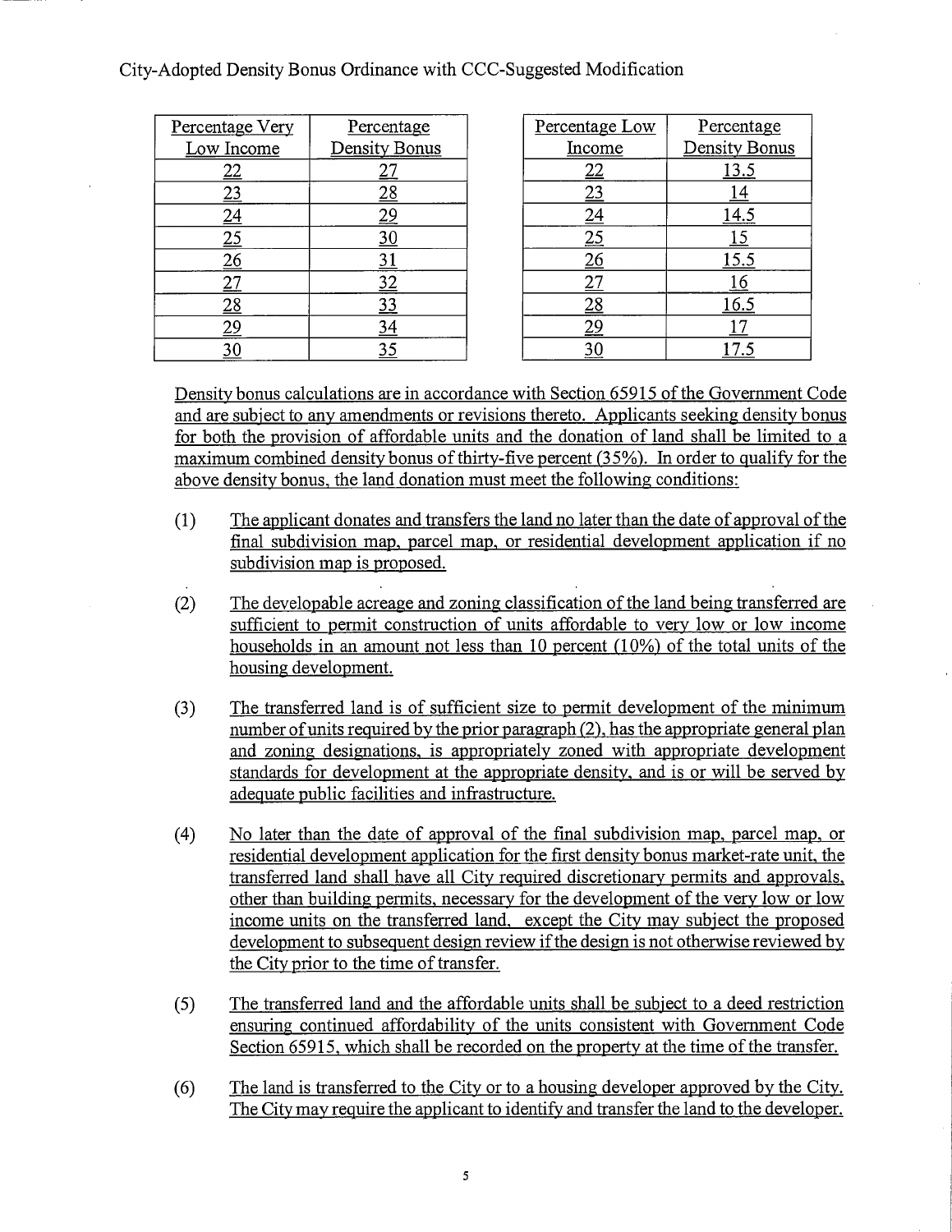- The transferred land shall be within the boundary of the proposed development or, if  $(7)$ the City agrees, within one-quarter mile of the boundary of the proposed development.
- In the event the transferred land is not within the boundary of the proposed  $(8)$ development or within one-quarter mile of the boundary thereof, the transferred land must be situated within a transit-oriented area of the City, as identified on the regional Smart Growth Concept Map, prepared by the San Diego Association of Governments, or within one-quarter mile of high-frequency bus service (i.e., providing 15-minute headways).
- A financing plan for funding the affordable units shall be identified no later than the  $(9)$ date of the approval of the final subdivision map, parcel map or residential development application for the market-rate component of the density bonus project.
- F. Child Care Facility.

 $\overline{\phantom{a}}$ 

- $(1)$ When an applicant proposes to construct a housing development that conforms to the requirements of this section and includes a child care facility that will be located on the premises of, as a part of, or adjacent to, the project, the City shall grant either:
	- An additional density bonus that is an amount of square feet of residential  $(a)$ space that is equal to or greater than the amount of square feet in the child care facility; or
	- An additional concession or incentive that contributes significantly to the  $(b)$ economic feasibility of the construction of the child care facility.
- $(2)$ In order to qualify for the additional density bonus or incentive, the child care facility must meet the following criteria:
	- The child care facility shall remain in operation for a period of time that is as  $(a)$ long as or longer than the period of time during which the density bonus units are required to remain affordable.
	- Of the children who attend the child care facility, the children of very low  $(b)$ income households, low income households, or families of moderate income shall equal a percentage that is equal to or greater than the percentage of dwelling units that are required for very low income households, low income households, or families of moderate income.
- Condominium Conversions. When an applicant for approval to convert apartments to a G. condominium project agrees to provide at least thirty-three percent (33%) of the total units of the proposed condominium to persons and families of low or moderate income, or fifteen percent (15%) of the total units of the proposed condominium project to very low income households, and agrees to pay for the reasonably necessary administrative costs incurred by the City pursuant to this subsection, the City shall grant either: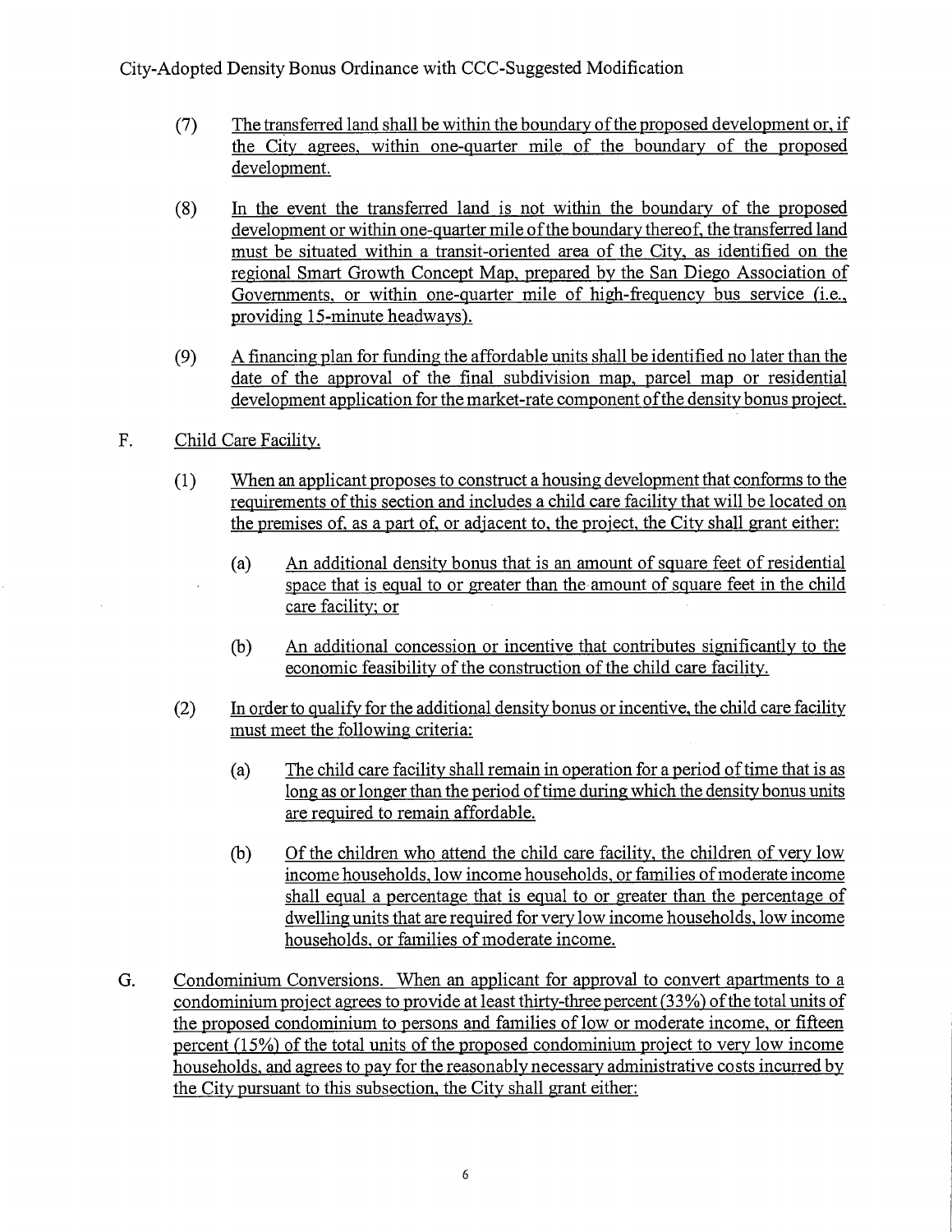- $(1)$ A density bonus of twenty-five percent (25%) over the number of existing rental apartments, to be provided within the existing structure or structures proposed for conversion: or
- An incentive of equivalent financial value.  $(2)$

The City may place such reasonable conditions on the granting of a density bonus or other incentives of equivalent financial value as it finds appropriate, including, but not limited to, conditions which assure continued affordability of units to subsequent purchasers who are persons and families of very low, low or moderate income households. The City shall enforce an equity sharing agreement, as set forth by Section 65915 of the Government Code, for these units.

- H. Density Bonus Agreement. To be eligible for a density bonus, the applicant must submit an Affordable Housing Plan and, prior to securing any discretionary permits or approvals for the market-rate units, sign a binding agreement with the City which sets forth the conditions and guidelines to be met in the implementation of this Ordinance. The agreement will also establish specific compliance standards and remedies upon failure by the applicant to make the affordable units available to intended residents. As the means of ensuring compliance, the agreement shall require the recordation of a deed restriction against both the market-rate and affordable components of the density bonus project. The deed restriction shall remain in place and preclude issuance of the certificate of occupancy for the market-rate units until such time as the affordable units have been constructed or other security acceptable to the City is provided in lieu of the deed restriction. If the applicant proposes to phase development of the market-rate units, deed restrictions shall be recorded and implemented on a phase by phase basis.
- L. Density Bonus Application.
	- Application for density bonus shall be made concurrent with submittals required for  $(1)$ the processing of associated discretionary permits (e.g. development plans). The request for density bonus shall be articulated as part of the description and justification for the development project, in accordance with the City's Development Processing Guide. The request for density bonus shall specify the percentage of density bonus sought, per Subsections  $D(1)$  -  $D(4)$  of this Ordinance, and indicate how the affordable housing obligations of this Ordinance will be met.
	- The review process for a density bonus project shall be the same as that required for  $(2)$ associated discretionary permits. Discretionary actions on density bonus projects shall be subject to the same appeal process applied to associated discretionary permits.
	- The application and approval of a density bonus and any associated incentives or  $(3)$ concessions shall not require a separate permit or approval process from that otherwise required for the same project without a density bonus request.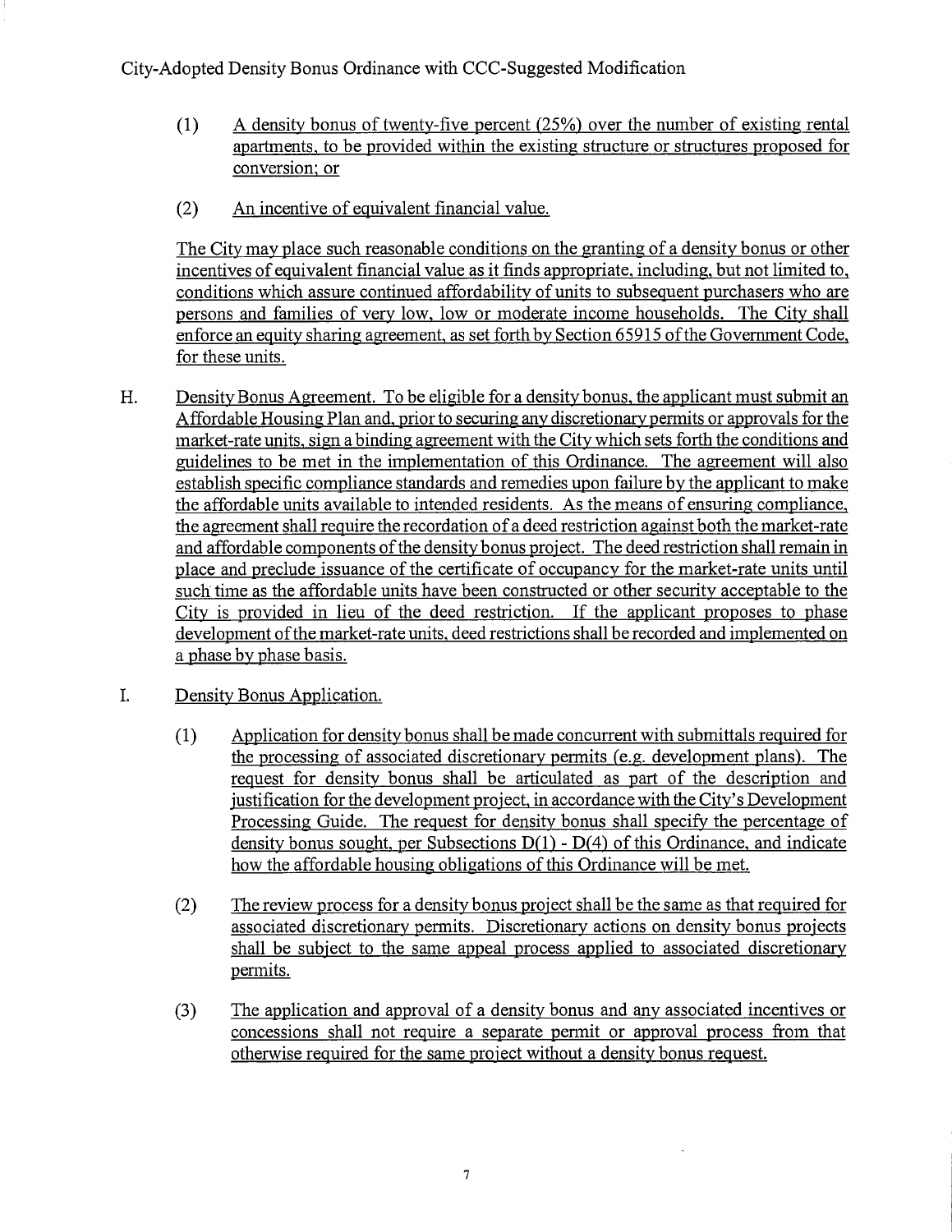- $(4)$ The granting of a density bonus shall not, in and of itself, require a general plan amendment, local coastal plan amendment, zone change, or other discretionary action.
- For development within the coastal zone, the requested density bonus and any  $(5)$ requested incentives(s), concession(s), and/or waiver(s) or reduction(s) of development standards shall be consistent with all applicable resource protection standards of the certified Oceanside Local Coastal Program Land Use Plan(s) with the exception of density.
- J. Concessions and Incentives.
	- In additional to the applicable density bonus, qualifying projects shall receive the  $(1)$ following number of incentives or concessions:
		- $(a)$ One incentive or concession for projects that propose at least ten percent (10%) of the total units for lower income households, at least five percent  $(5%)$  for very low income households, or at least ten percent  $(10%)$  for persons and families of moderate income in a common interest development.
		- Two incentives or concessions for projects that propose at least twenty  $(b)$ percent (20%) of the total units for lower income households, at least ten percent (10%) for very low income households, or at least twenty percent (20%) for persons and families of moderate income in a common interest development.
		- $(c)$ Three incentives or concessions for projects that propose at least thirty percent (30%) of the total units for lower income households, at least fifteen percent (15%) for very low income households, or at least thirty percent (30%) for persons and families of moderate income in a common interest development.
		- $(d)$ Proposals seeking concessions or incentives deemed necessary to exceed the base density allowance would not be subject to the otherwise required conditional use permit.
	- For purposes of this Ordinance, concessions or incentives shall include, without  $(2)$ limitation:
		- $(a)$ A reduction in site development standards or a modification of zoning code requirements or architectural design requirements that exceed the minimum building standards approved by the California Building Standards Commission as provided in Part 2.5 (commencing with Section 18901) of Division 13 of the Health and Safety Code, including, but not limited to, a reduction in setback and square footage requirements and in the ratio of vehicular parking spaces that would otherwise be required that results in identifiable, financially sufficient, and actual cost reductions.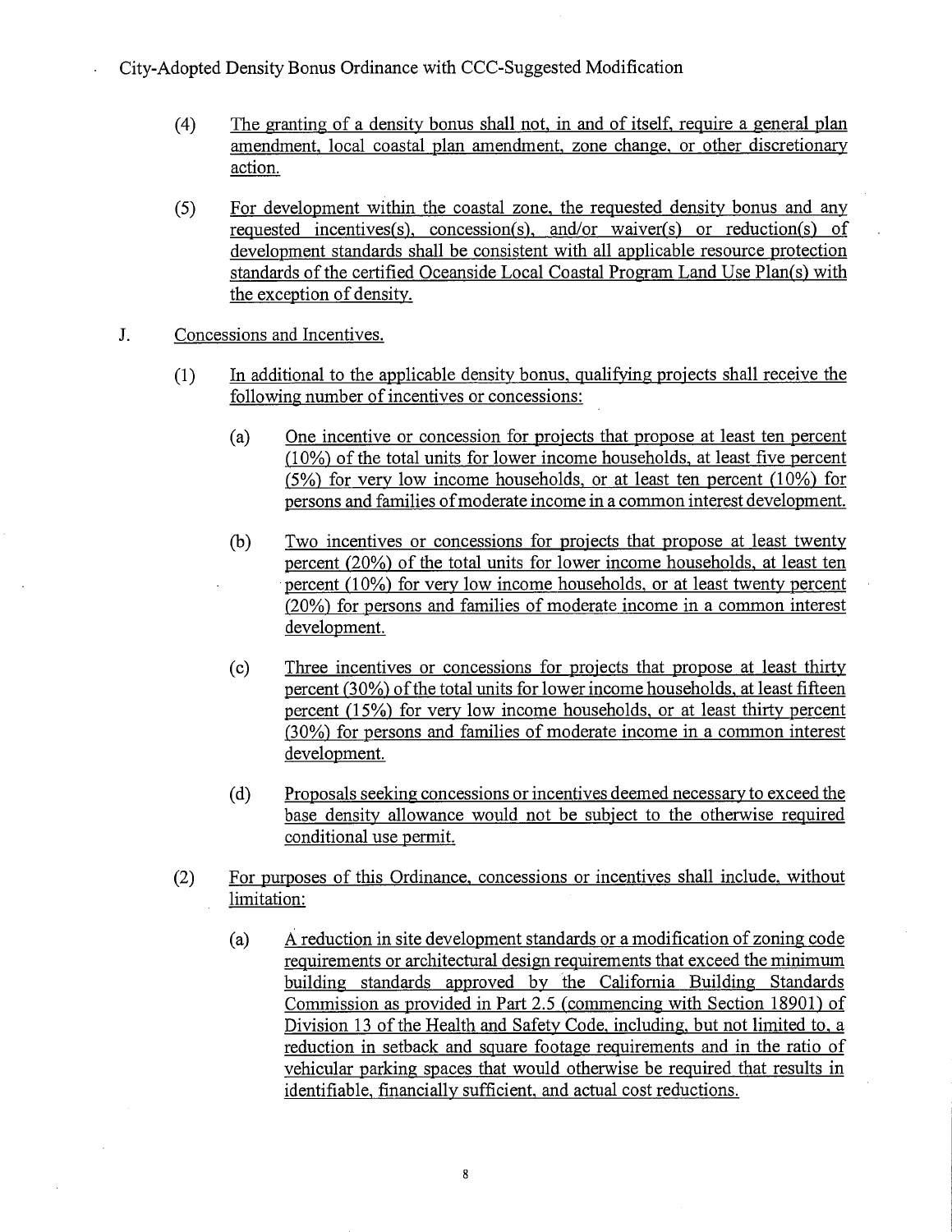- Approval of mixed use zoning in conjunction with the housing project if  $(b)$ commercial, office, industrial, or other land uses will reduce the cost of the housing development and if the commercial, office, industrial, or other land uses are compatible with the housing project and the existing or planned development in the area where the proposed housing project will be located.
- Other regulatory incentives or concessions proposed by the developer or the  $(c)$ City that result in identifiable, financially sufficient, and actual cost reductions.
- $(3)$ This section does not limit or require the City to provide direct financial incentives, including the provision of publicly owned land, or the waiver of fees or dedication requirements. However, the City will consider deferral of application processing fees on a case-by-case basis.
- The City shall grant the concession or incentive requested by the applicant unless the  $(4)$ City makes a written finding, based upon substantial evidence, of any of the following:
	- The concession or incentive is not required in order to provide for affordable  $(a)$ housing costs as defined in Section 50052.5 of the Health and Safety Code, or for rents for the targeted units to be set as specified.
	- The concession or incentive would have a specific adverse impact, as defined  $(b)$ in paragraph (2) of subdivision (d) of Section 65589.5, upon public health and safety or the physical environment or on any real property that is listed in the California Register of Historical Resources and for which there is no feasible method to satisfactorily mitigate or avoid the specific adverse impact, without rendering the development unaffordable to low or moderate income households.
	- The concession or incentive would be contrary to state or federal law.  $(c)$
- K. Waiver or Reduction of Development Standards.
	- $(1)$ An applicant may submit to the City a proposal for the waiver or reduction of development standards that will have the effect of physically precluding the construction of a development meeting the criteria of subdivision (b) at the densities or with the concessions or incentives permitted under this section, and may request a meeting with the City. Nothing in this subdivision shall be interpreted to require a local government to waive or reduce development standards if the waiver or reduction would have a specific, adverse impact, as defined in paragraph (2) of subdivision (d) of Section 65589.5, upon health, safety, or the physical environment, and for which there is no feasible method to satisfactorily mitigate or avoid the specific adverse impact. Nothing in this subdivision shall be interpreted to require a local government to waive or reduce development standards that would have an adverse impact on any real property that is listed in the California Register of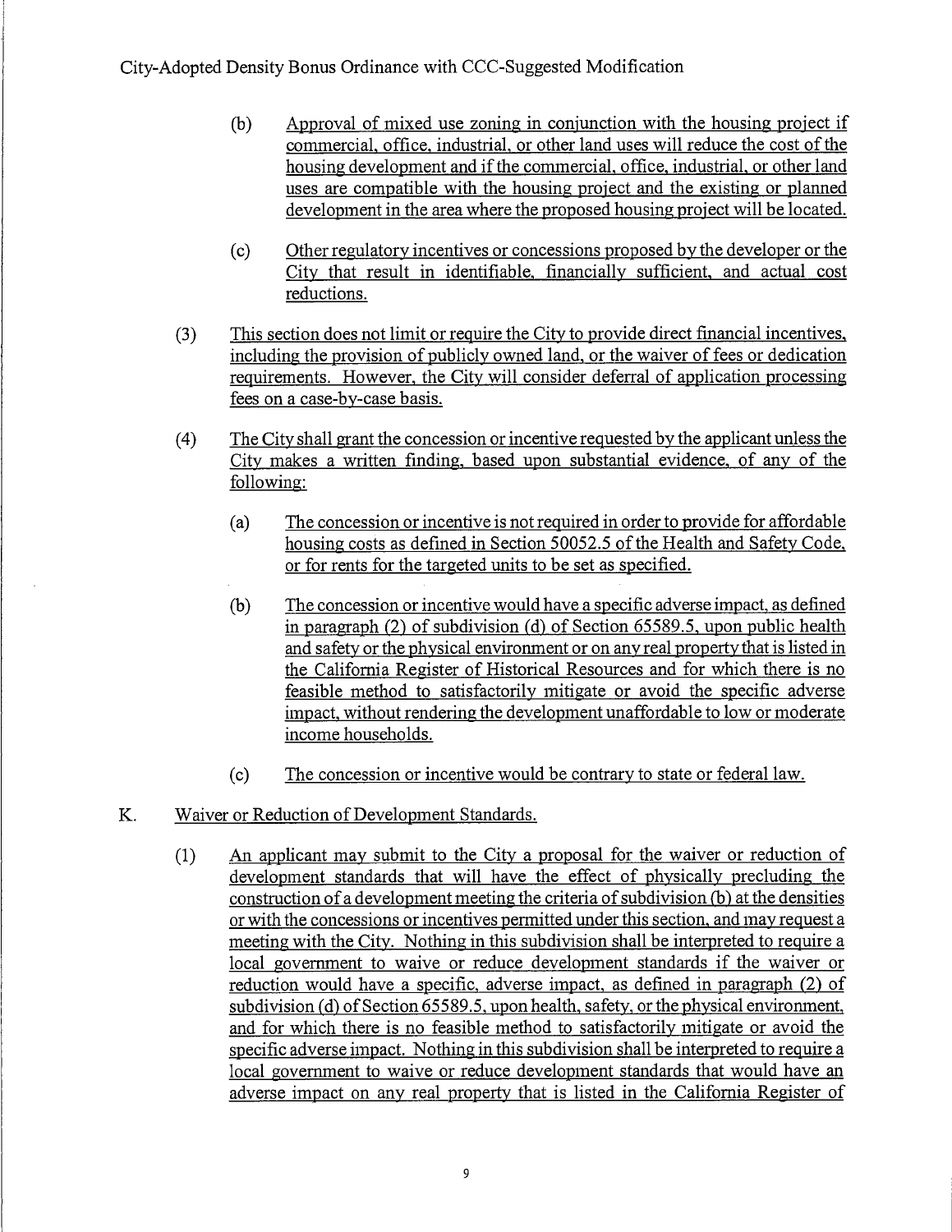Historical Resources, or to grant any waiver or reduction that would be contrary to state or federal law.

- $(2)$ A proposal for the waiver or reduction of development standards pursuant to this subdivision shall neither reduce nor increase the number of incentives or concessions to which the applicant is entitled pursuant to subdivision (L) of this Ordinance.
- L. Vehicular Parking Ratio. Upon request of the developer, the following maximum parking ratio, inclusive of handicapped and guest parking, shall apply, pursuant to Section 65915 of the Government Code:
	- $(1)$ Zero to one bedroom: one on-site parking space.
	- $(2)$ Two to three bedrooms: two on-site parking spaces.
	- $(3)$ Four or more bedrooms: two and one-half parking spaces.

If the total number of parking spaces required for a development is other than a whole number, the number shall be rounded up to the next whole number. A development may provide on-site parking through tandem parking or uncovered parking, but not through onstreet parking. The applicant may also request a concession or an incentive pursuant to subsection L hereof to further lower the vehicle parking ratios from those described herein.

- Requirements for Participation. In order for a developer/property owner to be eligible for M. density bonus or other incentives, the following requirements must be met:
	- A unit will be counted toward meeting the affordable housing requirement if it is  $(1)$ either vacant or occupied by a very low, low or moderate income tenant, as applicable, or a Senior Citizen (if density bonus was based on a Senior Citizen Housing Development).
	- $(2)$ The affordable units must be proportional to the overall project in terms of unit mix, floor plan, square footage, and exterior design. Further, the range of affordable units must be reasonably dispersed throughout the development.
	- The time period of availability to the intended population shall be for at least 30  $(3)$ years. A longer period of availability may be required by the construction or mortgage financing assistance program, mortgage insurance program, or rental subsidy program.
	- The maximum allowable rents to comply with the law are determined by a formula  $(4)$ designated by the State Department of Housing and Community Development based on the area median income. This formula is indicated in Section 65915(c) of the Government Code.
	- Owner-occupied units shall be available at affordable housing costs, as defined in  $(5)$ Section 50052.5 of the Health and Safety Code.